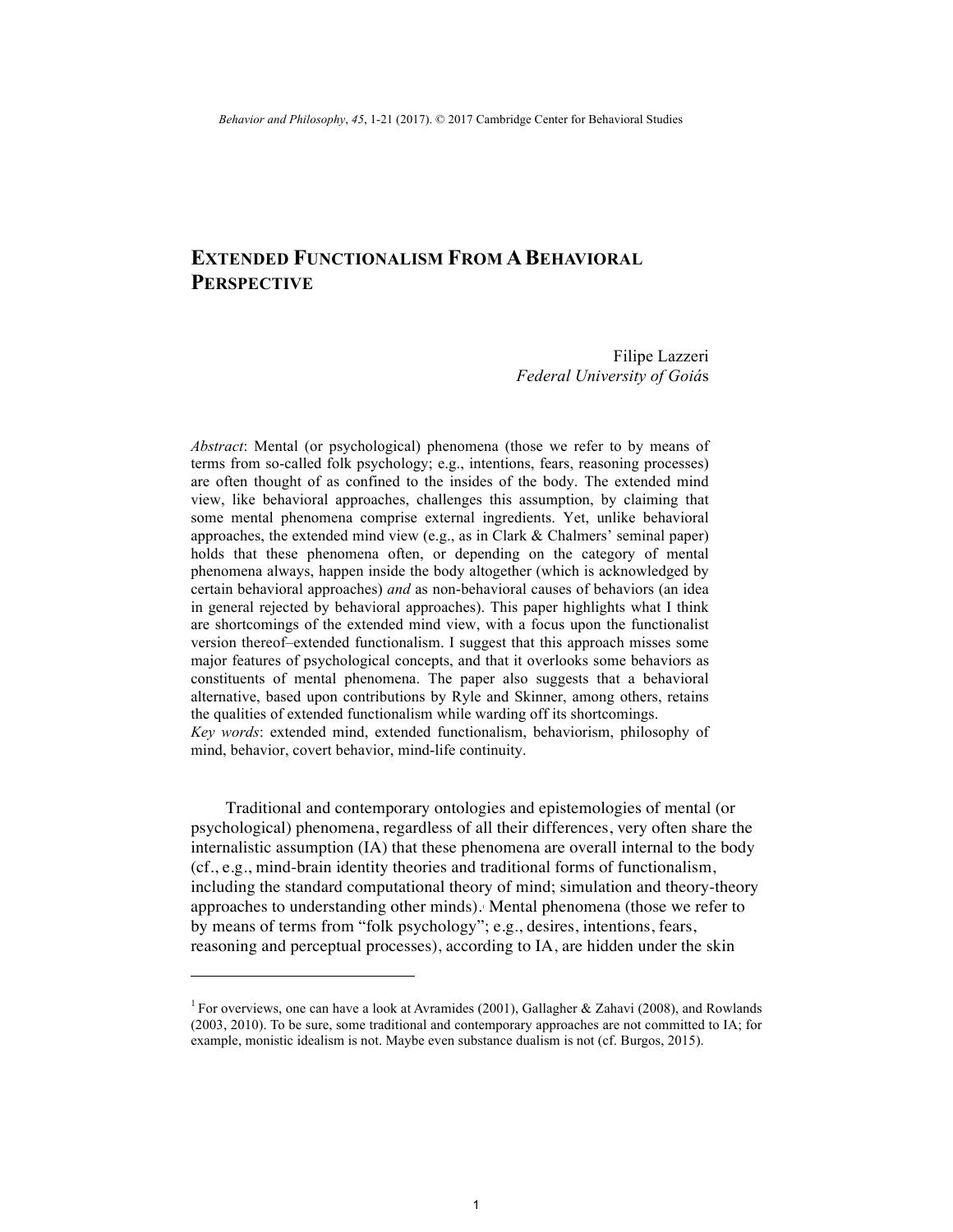(exoskeleton or the like, as the case may be), that is, are unobservable (except indirectly) from a third-person vantage point (i.e., to others), strictly speaking; and we cannot but guess which mental phenomena are instantiated by others on the basis of their behavior-environment relations over time.

The extended mind view (e.g., Clark 2008; Clark & Chalmers 1998; Rowlands 2003; Wheeler 2010), like behavioral approaches (e.g., Lazzeri 2016; Rachlin 2014; Ryle 1949; Skinner 1953), on the other hand, challenges this assumption, by claiming that some mental phenomena comprise external ingredients. Yet, differently from behavioral approaches, the extended mind view, at least in its typical formulations, holds that mental phenomena often, or depending on the category of mental phenomena always, happen both thoroughly inside the body (which is acknowledged by certain behavioral approaches, such as Skinner's 1953) *and* as non-behavioral causes of behaviors (an idea overall rejected by behavioral approaches) (cf. Lazzeri 2015b; 2016). Despite the extended mind view's acknowledgement of the external, it may nonetheless have shortcomings relative to behavioral approaches.

In this paper, extending on Lazzeri (2015b), I shall highlight what I think are shortcomings of the extended mind view. My focus here will be especially upon the standard, functionalist version thereof–also called extended functionalism (EF), put forward by Clark (2008; 2010), Clark and Chalmers (1998) and Wheeler (2010; 2012). I shall argue that EF's reliance upon traditional functionalism about psychological categories (worked out by Putnam 1975 and Fodor 1968) leads it to two troubles, namely: (i) to miss some major features of psychological concepts (as used in their "natural habitat," i.e., in ordinary linguistic practices); and (ii) to overlook certain behaviors as constituents of mental phenomena. Non-functionalist versions of the extended mind view (not to be confused with strong forms of embodied and enactive approaches)<sup>,</sup>, like Rowland's (1999; 2010), will not be directly discussed herein; yet, they seem to face similar challenges at a general level, *mutatis mutandis* (as I shall comment in due course).

I do not intend (i) and (ii) to be tantamount to knock-down objections. The criteria that underpin these objections (as will become clearer later on) are (a) consistency with the core features of the relevant (psychological) concepts; and, especially in the case of (ii), (b) ontological simplicity-cum-explanatory work. These criteria can help us build only fallible appraisals and models. After all, to allow us a sharpened perception of the target phenomena conceptual revisions are

<sup>&</sup>lt;sup>2</sup> By mental or psychological categories I mean so-called propositional attitudes, emotions and so on; more on this shortly.

<sup>&</sup>lt;sup>3</sup> Strong forms of embodied and enactive views, as found in Barrett (2011), Chemero (2009), Hutto & Myin (2013), Noë (2009) and Rockwell (2005), seem to suggest behavioral perspectives, as long as they hold that behaviors are (at least part of) the raw material of mental phenomena of several categories–i.e., that every token of several psychological categories is partially or entirely made up of behavior. Some (although not all; cf. Barrett 2015 and Wojcik & Chemero 2012) of their proponents (e.g., Hutto & Myin 2013) imply a contrast with behaviorism, sometimes, in my opinion, as a result of narrow renderings thereof in the philosophy of mind literature. For details, see Lazzeri (2016).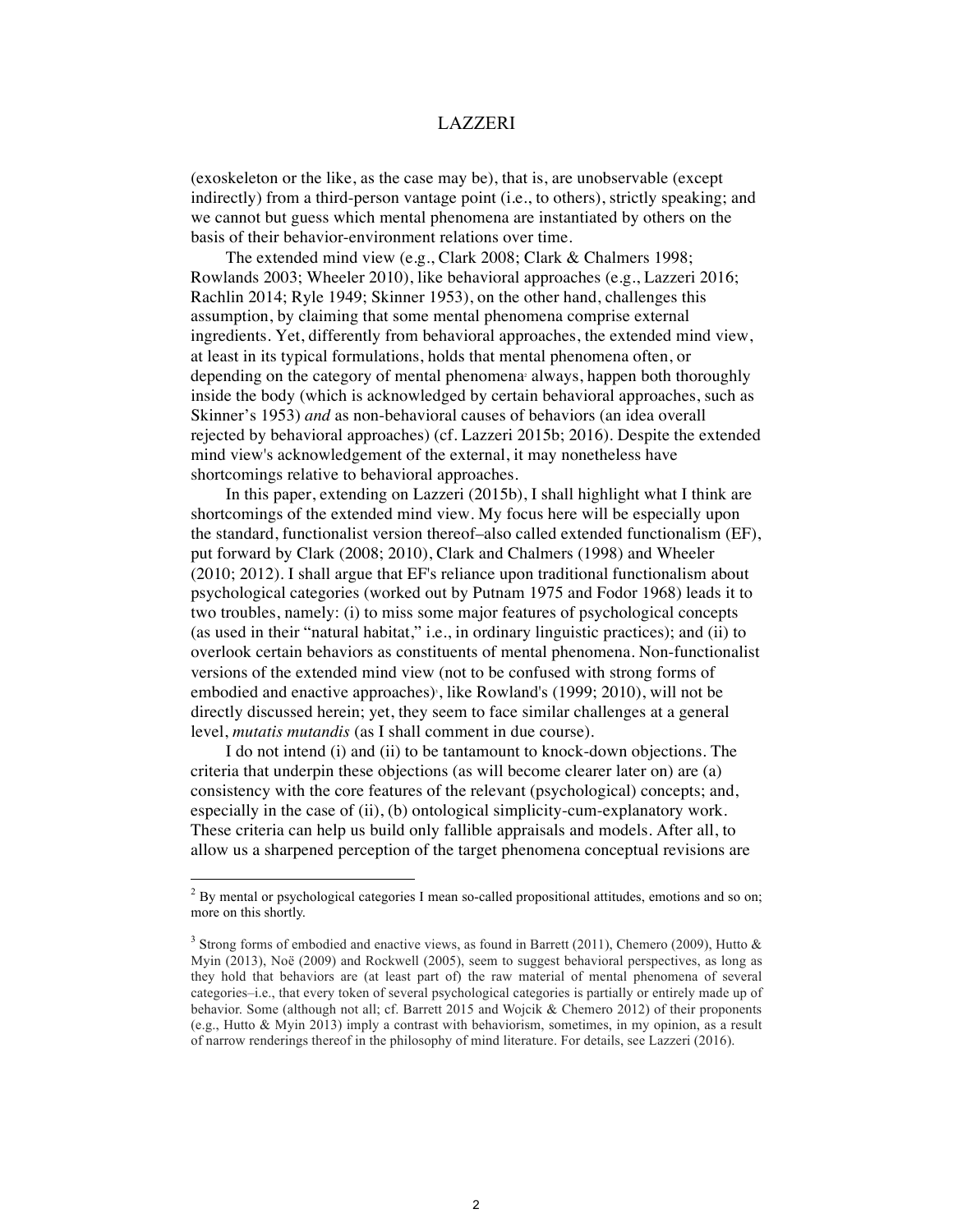sometimes in order (Austin 1957, p. 8). Besides, the positing of fewer entities by a model does not warrant nearness to the truth when it accomplishes more explanatory work than other models. Yet, criteria (a) and (b) (the former sometimes couched, I think rather misleadingly, in terms of "intuitions" are not by chance broadly accepted (although, of course, the former not as much as it once was) in contemporary philosophy as weighting tools when it comes to ontological issues (cf., e.g., Tallant 2011). By and large, they count as virtues of a philosophical model. Later on, I shall explain the import of (a) in particular, considering that it is more debatable in the present context (among other things, in view of Wheeler's seeming divergence with Clark and Chalmers regarding socalled "common-sense" functionalism).

Since I agree with EF that mental phenomena are not confined to the insides of organisms, my assessment of EF is fundamentally different from Adams and Aizawa's (2001) and Rupert's (2004), wherein the internalistic assumption, IA, is supported. Besides, my strategy is different from Sprevak (2009), as will be explained.

As a second goal, this paper endeavors also to support a behavioral model as alternative (Lazzeri 2015a; 2015b; 2016), which draws upon some contributions worked out by Rachlin (2014), Ryle (1949), and Skinner (1953; 1976/1974), among others. (This model bears similarities to strong forms of embodied and enactive views, such as Hutto & Myin's 2013.) Like EF, the approach suggested goes beyond traditional content (or semantic) externalism (Burge 1979; Davidson 2001; Putnam 1975), by rejecting IA. Unlike EF, but like Rachlin, Ryle, and Skinner, it holds that overall mental phenomena are made up of behaviors. Like Skinner, but unlike Rachlin, I hold that some (although by no means all) of these behaviors are covert (instead of overt), in a sense that will be explained.

The paper is structured in three main sections. In the first two I shall describe and discuss EF, respectively. In the final section I shall lay out in broad contours the alternative approach and point out what I believe are its advantages over EF.

Before getting down to the business, let me briefly clarify two things. First, by *psychological categories* I mean types of mental or psychological phenomena, including the following: so-called propositional attitudes (e.g., believing, intending, hoping); affections, including the sub-categories of sensations (e.g., itches, pains), emotions (e.g., fear, anger), moods (e.g., cheerfulness, grief) and appetites (e.g., thirst); skills (e.g., knowing how to swim, knowing how to play chess); cognitive processes, broadly understood (e.g., reasoning, remembering, imagining); and character (or personality) traits (e.g., to be courageous, to be open

 <sup>4</sup> Intuitions, it should go without saying, can be incoherent with the objective features of the relevant concepts.

 $<sup>5</sup>$  I say 'broadly understood,' because the use of this term here is not at all committed to a cognitivist,</sup> computational view of these phenomena (reasoning, remembering, paying attention, and so on).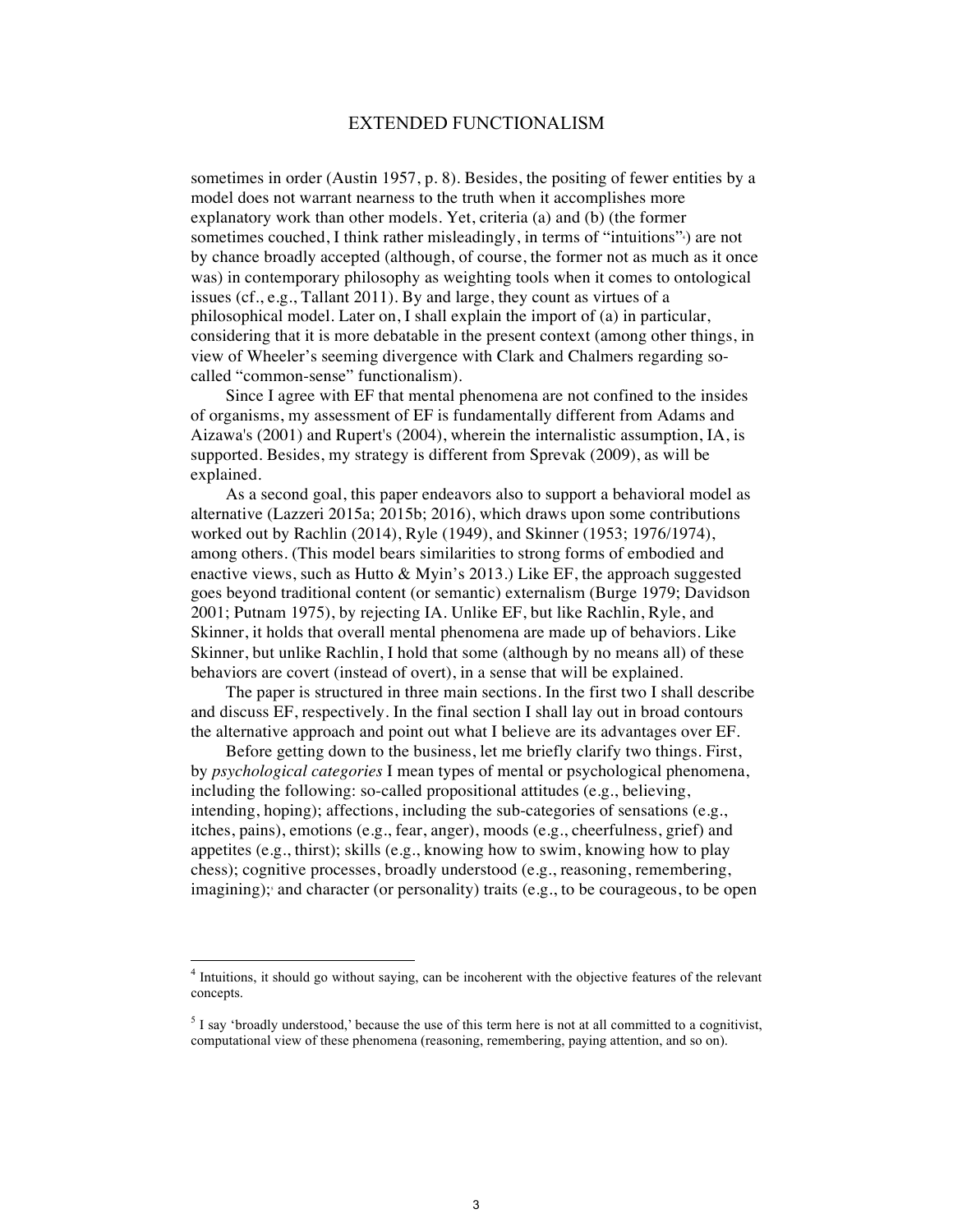minded). Second, by an *instance of a mental phenomenon* (to be contrasted with a type or category thereof) I mean a singular, unrepeatable phenomenon (e.g., one's act of remembering what happened yesterday; Darwin's intention to go to South America in 1831; one's own ability to play chess), which lasts for a short (seconds, minutes) or long (sometimes weeks, years) time and exemplifies a given psychological category (in the sense just explained).

## **Extended Functionalism**

I shall start off by describing what seems to be EF's main features, as worked out especially by Clark (2008; 2010), Clark and Chalmers (1998), and Wheeler (2010; 2012). EF's core thesis is that the instances of certain categories of mental phenomena can be, but are not always, partially made up of processes and structures visible outside the organism's body. The categories Clark, Chalmers, and Wheeler have in mind are those of cognitive processes (such as reasoning and remembering) and a sub-category of propositional attitudes, to wit, beliefs (more exactly, so-called dispositional beliefs, as opposed to supposed occurrent ones).<sup>7</sup> The external processes that can partially make them up are taken as exploitative and manipulative actions of the organism; for example, the manipulation of buttons in the arcade game Tetris or of pieces of a jigsaw-puzzle to try out possible fits, and the use of pencil or one's fingers to perform multiplication. The structures are understood as information-bearing (or representational), like notebooks, books, mobile phones, shopping lists and landmarks (cf., e.g., Clark 2008, p. 76; 2009, p. 964-966; Clark & Chalmers 1998; Rowlands 2010, p. 58-59; Wheeler 2010, p. 245-246). EF suggests a somewhat externalized version of computational view of the mind.

This is thus an opposition to the internalistic assumption, IA. In other words, EF opposes what Rowlands (2003) calls The Location Claim, whereby any instance of metal phenomenon (of any category) exhibited by an organism *s* is spatially located inside *s*'s body (or, if you want, skin, exoskeleton or the like, depending on the case). Thus, EF is an opposition both to internalism (e.g., present in Descartes' work and the modern Cartesian tradition) and classical content externalism (e.g., Davidson 2001; Putnam 1975). Traditional content externalists take IA for granted, and do not go along with internalism only when it comes to what Rowlands (2003) calls The Possession Claim, which they reject; viz., the thesis that the individuation of the possession of any (type of) mental phenomenon by an organism *s* is, at least in principle, independent of reference to features of the environment external to *s*'s body (cf. Rowlands 2003). The contrast is explicitly

 $6$  For a largely neutral taxonomy, see Lazzeri (2012). A caveat: Readers unfamiliar with contemporary philosophy of mind may find weird to say that sensations are 'mental'. However, 'mental' here is understood broadly, on par with 'psychological', which include, although far from exclusively, subjective phenomena (and sensations are somewhat subjective).

 $<sup>7</sup>$  I shall talk here of 'beliefs' for short.</sup>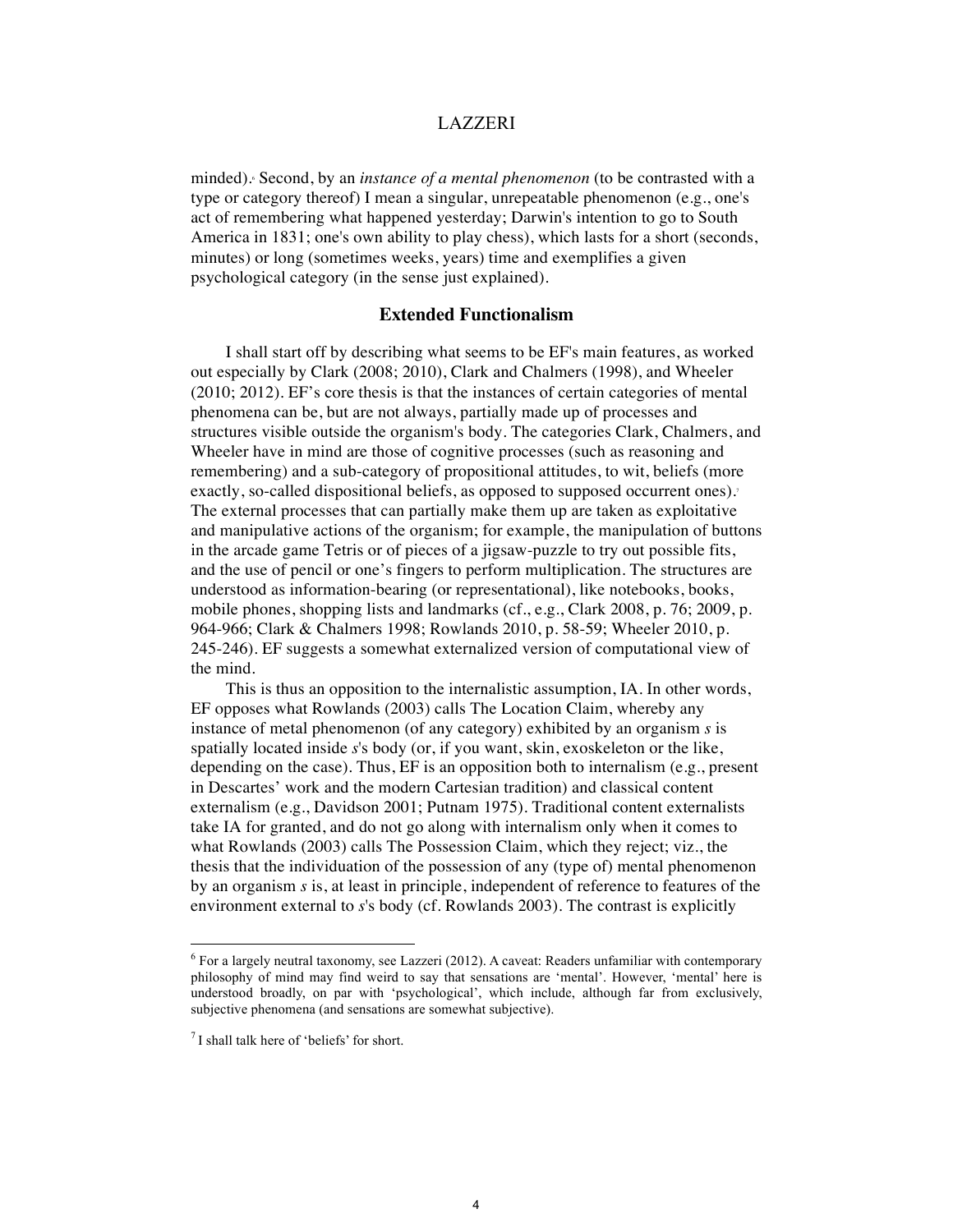drawn by Clark and Chalmers (1998), who orients us to the need for a rather "active externalism" (or, in Rowlands' words, an externalism with respect to the vehicles of content).

Central to this view is what came to be called the The Parity Principle, whereby:

> If, as we confront some task, a part of the world functions as a process which, *were it done in the head*, we would have no hesitation in recognizing as part of the cognitive process, then that part of the world *is* … part of the cognitive process (Clark & Chalmers 1998, p. 8; their italics).

The idea is that the location of a process does not matter for it to count as cognitive (and, thereby, mental), provided it has the relevant functional role. We are presented to a sort of extended functionalism (Clark 2008; Wheeler 2010; 2011; 2012). Wheeler (2012, p. 156) goes as far as to say that, "the really radical and revolutionary movement was functionalism, not EM [the extended mind]. EM simply makes manifest one of the implications of functionalism. In other words, EM is just a footnote to Putnam."

Traditional functionalism about mental phenomena says that something is a mental phenomenon (e.g., the belief that it will rain) if it bears the right causal relations to sensory stimuli as inputs (e.g., was an effect of seeing dark clouds in the sky or hearing a lightning strike); behaviors as outputs (e.g., picking up an umbrella); and other (supposed) inner mental phenomena (e.g., it causally interact with the belief that lightning signals rain), taken to be realized–and to be multiply realizable–by the brain or similar substrata (Fodor 1968; Putnam 1975). As Putnam (1975, p. 428) sums up, "if a psychological predicate applies to one organism *P*, then it applies to every organism which is functionally isomorphic to *P*, and which is in the states which correspond (under the isomorphism) to the states that  $P$  is in." IA, in other words, the Location Claim, typically in a tokentoken identity frame, is taken for granted in the traditional formulation of functionalism. The emphasis on the idea of causal and inner character of mental phenomena is often stressed (e.g., Block 1980; Braddon-Mitchell & Jackson 2007; Fodor 1968; Kim 1996) as a feature of functionalism by contrast to approaches like Ryle's (1949).

Extended functionalism (EF), on the other hand, suggests that to count as the instance of a kind of mental phenomenon, in particular of belief or cognitive

<sup>&</sup>lt;sup>8</sup> That is, roughly, traditional functionalism about mental phenomena claims that these phenomena amount to causal roles played by inner states and events over behaviors, given proper environmental stimuli and other mental phenomena, which taken holistically are causes of behaviors, according to this view.

<sup>&</sup>lt;sup>9</sup> As is well-known, Armstrong and Lewis' (e.g., Armstrong 1980; Lewis 1980) restricted type-type identity theory is sometimes (e.g., as in Block 1980 and Braddon-Mitchell & Jackson 2007) taken as a functionalism of sorts as well.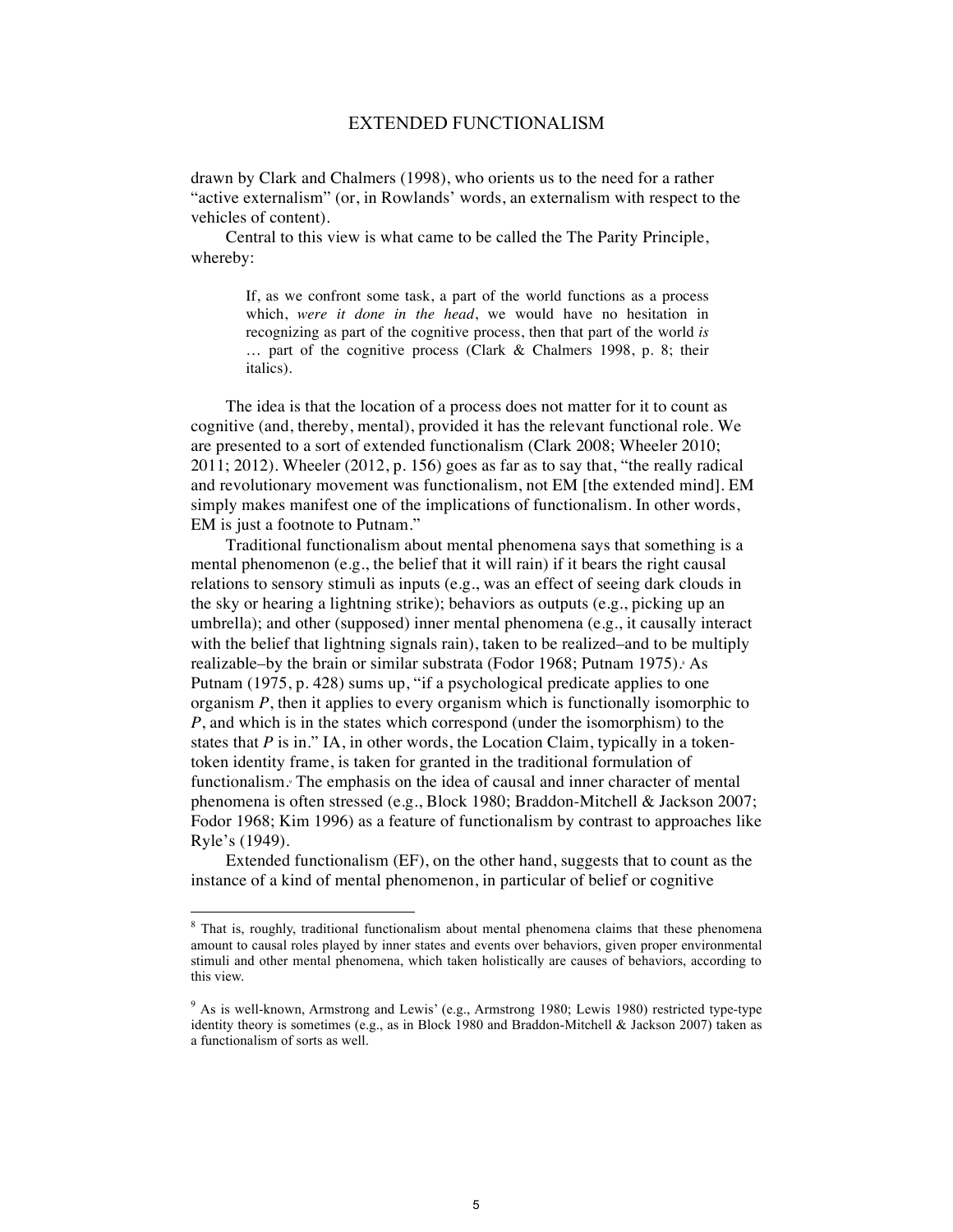process, $\psi$  the location of the entity is beside the point, provided it bears the right sorts of causal relations to sensory inputs, behavioral outputs, and other mental phenomena. That is, provided it has the functional role that supposedly defines that kind of mental phenomenon (see also Clark 2008, p. 8; Menary 2010, p. 5; Wheeler 2011, p. 232-233; 2012, p. 154-156).<sup>11</sup> As Wheeler (2010, p. 248) puts it:

[T]he parity principle states that if there is functional equality with respect to governing behavior, between the causal contribution of certain external elements, and if the internal elements concerned qualify as the proper parts of a cognitive trait, then there is no good reason to deny equivalent status–that is, cognitive status–to the relevant external elements.

So, for example, if one were to work out a multiplication task without the help of her fingers or any other external element (like pencil and paper), but only "in the head," people would not hesitate to call it a thinking process. Still, performing the same task with the help of one's own fingers displays a similar functional role. That is, the latter case bears the relevant causal relations to sensory inputs, such as being asked the result of a certain multiplication; to behavioral outputs, such as providing the multiplication result; and to other mental phenomena, such as being partially caused by the desire (or will) to answer the question. From the Parity Principle, it follows that the action of using one's fingers or pencil and paper should be recognized as a part of this instance of working out the multiplication, according to EF.

Likewise, in an often-cited example, Inga hears from a friend there is an interesting exhibition at the Museum of Modern Art in New York. She recalls that it is on 53rd Street and, motivated by the desire to see it, sets off toward that address. So, we are told, she already had the belief that the museum is on 53rd Street "somewhere in memory, waiting to be accessed" (Clark & Chalmers 1998, p. 12). We are now asked to consider Otto, an Alzheimer's patient. He relies heavily on a notebook where he likes to write down the useful new information he learns. Like Inga, Otto hears of the exhibition. Driven by the desire to see it, he looks up the address of the museum in his notebook and then sets off. According to Clark and Chalmers (1998; see also Clark 2008, p. 78; 2010, p. 45-46), the information retrieved by Otto from his notebook is a belief he already had about the location of the museum. His notebook, they claim, plays a similar functional role that "biological memory" plays for Inga. Only a locational prejudice, we are told, would encumber us from saying the information in the notebook is not a belief. It bears similar causal relations to sensory input (viz., hearing from the

<sup>&</sup>lt;sup>10</sup> It is important to keep in mind that Clark (2008; 2010), Clark and Chalmers (1998), and Wheeler (2010; 2012) limit their functionalism to these specific kinds of mental phenomena.

<sup>&</sup>lt;sup>11</sup> Wheeler seems to diverge from Clark and Chalmers when it comes to whether it is up to "commonsense" to single out the functional roles distinctive of each mental phenomenon (see also Wadham 2016). I shall come back to this point at the end of the next section.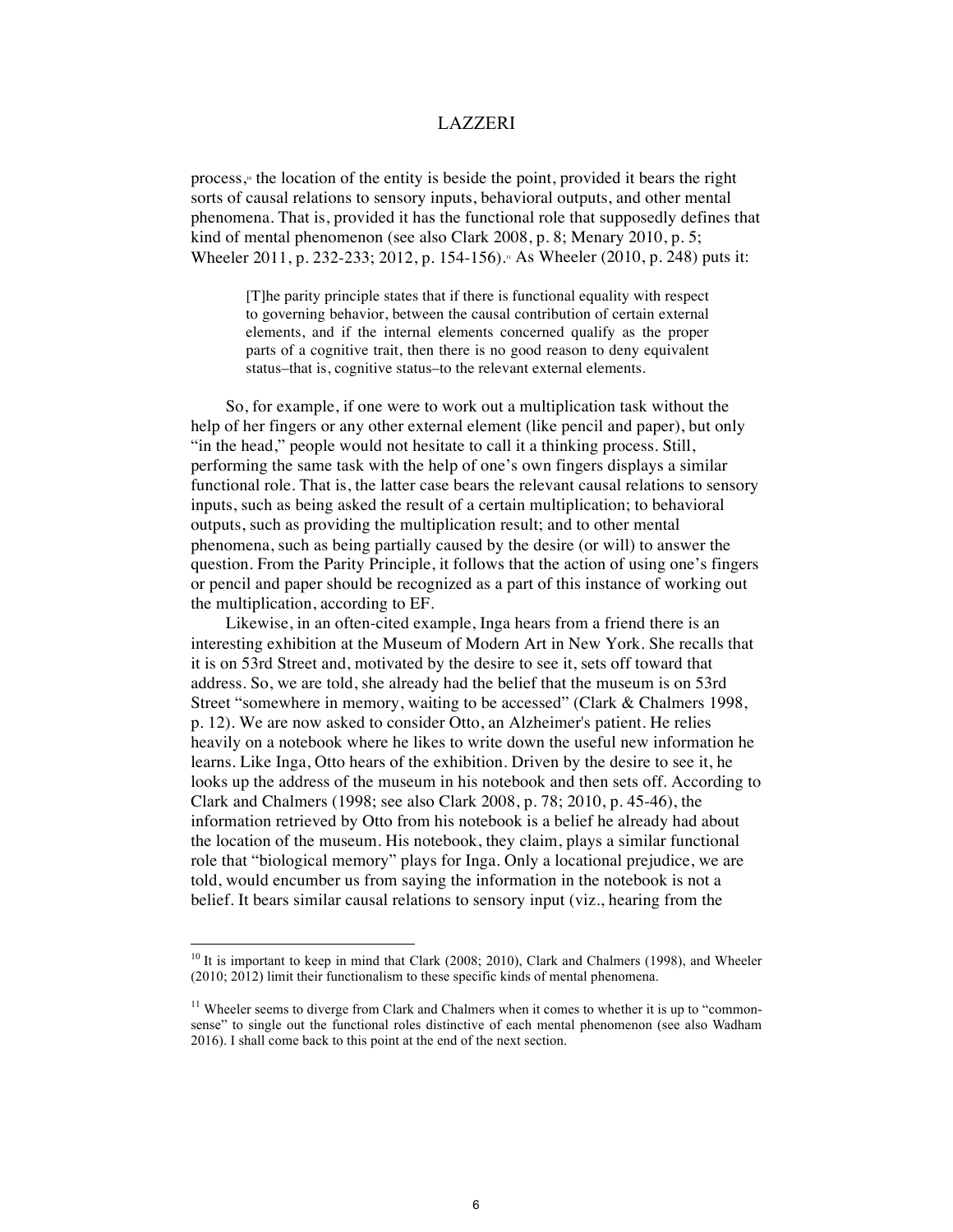exhibition), behavioral output (viz., going to the museum) and other psychological phenomena (in particular, the desire to attend the exhibition):

The information in the notebook functions just like the information constituting an ordinary non-occurrent belief; it just happens that this information lies beyond the skin. … The information is reliably there when needed, available to consciousness and available to guide action, in just the way we expect a belief to be. ... What makes some information count as a belief is the role it plays, and there is no reason why the relevant role can be played only from inside the body (Clark & Chalmers 1998, p. 13-14).

According to Clark and Chalmers (1998, p. 17; see also Clark 2008, p. 79- 80), the information-bearing structures that have a cognitive status are only those that fulfill four particular conditions, to wit: the structure must be reliably available to the agent and play a role in the agent's life; the information contained therein must be easily accessible by the agent; the information must also be automatically endorsed by the agent when required; and, finally, it must have been consciously endorsed by the agent in the past and be in the structure because of this previous endorsement. More recently, Clark (2010) has dropped the forth requirement.

Finally, it is important to bear in mind that EF holds that some, and often all, of the ingredients of beliefs and cognitive processes are non-behavioral internal items. For instance, Inga's relevant belief, in the example above, is conceived of as a piece of information-bearing state stored in her brain (endowed with causal powers over behaviors like that of setting off to MoMA given the desire to go there). EF is a cognitivist approach, committed to a computational, information processing view concerning these categories. As such, it hypothesizes things such as mental representations (states that have symbolic, including semantic, properties) and processes of creation, storage, and retrieval of representations to explain behavior (cf., e.g., Clark 2008; Wheeler 2011).

In a nutshell, EF claims, based upon traditional functionalist grounds, that some instances of cognitive processes and (dispositional) beliefs are partially made up of elements outside the skin. These instances are not simply dependent upon, but rather composed of, the organism's relevant behaviors or external structures to which they bear relevant causal relations. Although we are presented to an externalism that goes beyond both traditional content externalism and IA, it is a non-behavioral externalism: it does not suggest that behaviors always partially or entirely compose mental phenomena of one or more categories (see Lazzeri 2015b; 2016). Behavior, for EF, is a component of only some instances of beliefs and cognitive processes, which often, according to it, amount to computational states and processes in the head.

### **Some Difficulties with EF**

EF's consideration of behaviors as components of some mental phenomena is, in my opinion, laudable (even if far from good enough). Roughly, Clark and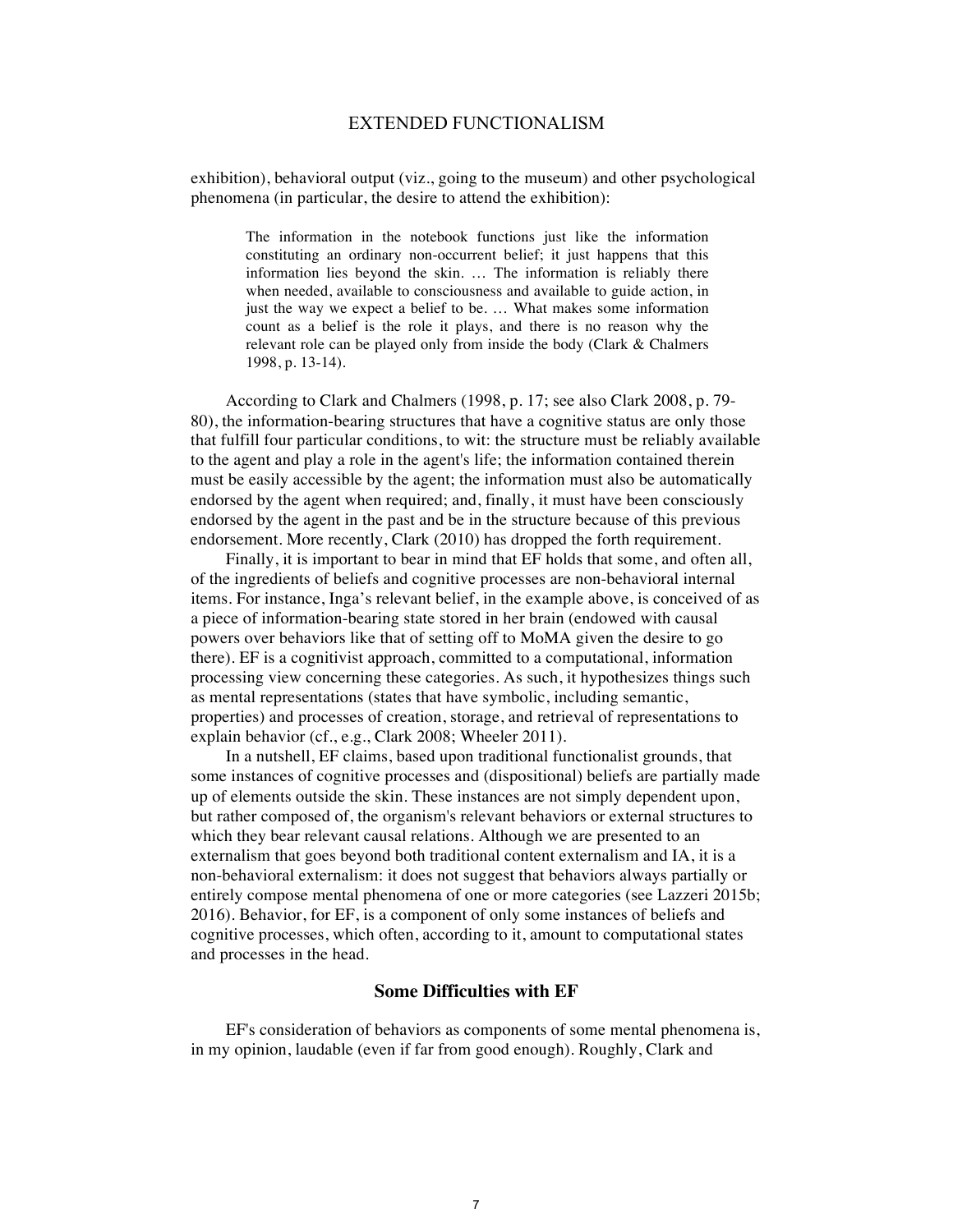Chalmers' (1998) paper, like Varela *et al.'* (1991) book, came out in a time when IA was an almost unquestioned assumption in the mainstream philosophical and psychological literature outside behavior analysis. I believe that thanks partly thereto and to related works nowadays this has been changing, as witnessed by a portion of the enactive and embodied mind literature.

Nonetheless, I think that on closer inspection EF is only partially right, and not the way forward. I think there are at least three difficulties therewith, which can be classified into two, to wit: (i) EF does not coordinate with some features of psychological concepts, thereby committing category mistakes (in Ryle's 1949 sense); and (ii) it overlooks a set of behaviors that are components of some mental phenomena. I shall try to show that EF runs into the first trouble since (1) it reifies mental phenomena, and also because (2) it overlooks the standard criteria for the ascription of mental phenomena. And I shall argue that EF runs into the second trouble on the grounds that (3) it disregards the behavioral nature of certain processes that take place inside the body.

Differently from Sprevak (2009), I shall not take issue with EF's (three) requirements for information-bearing structures to possess cognitive status. Still, I do go along with Sprevak's complaint that those requirements are quite debatable and yet *ad hoc*. The caveats raised in the following will add to this complaint.

#### *Reification of Mental Phenomena*

To begin with, EF ends up reifying mental phenomena; most notably (although not only) beliefs. It follows from EF that beliefs can be available in structures like "the biological memory," notebooks, shopping lists, and mobiles. Among other things, these structures have specific locations, can be smelled, and can be transported or moved from one place to another. Hence, the token of a belief (although not its object or "propositional content"), for instance, Otto's belief concerning the location of MoMA, could be available on the left or the right of a table, moved from a room to another, and so on. Inga's similar belief would be distant a few centimeters from her forehead, could in principle be smelled, and so forth. This is inconsistent with the concept of belief. It does not make sense to say that someone's belief can move from a room to another, be some centimeters from one's own nose or desk, and the like (Lazzeri 2015a; 2015b).

EF's proponents already set off from a reifying view of beliefs by assuming that they can be stored in the brain, in a "biological memory." More generally, EF is inconsistent with the fact that psychological concepts contrast with reference to things that can be touched, stored and made available inside the head or on notebooks. As a version of traditional functionalism about the mental, it is partly committed to a (non-reductive) token-token identity theory, whereby instances of mental phenomena are, although for EF not always, instances of brain states and processes that exemplify relevant causal roles.

To be sure, cognitive processes and beliefs–and, I would say, mental phenomena of other categories as well–are deeply intertwined with elements of our environmental surroundings. Yet, if I am right, it is a (conceptual) mistake to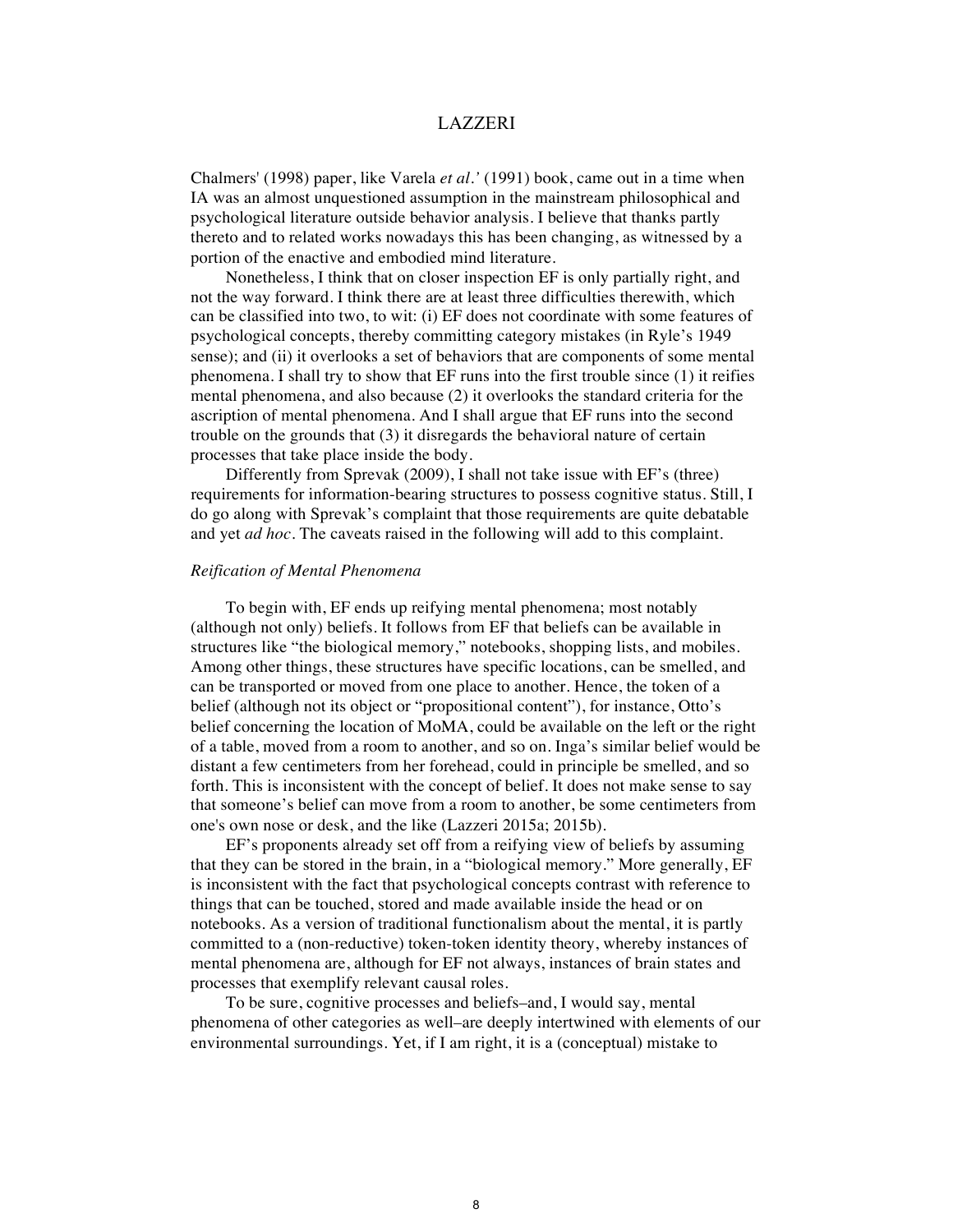conceive of these elements as components thereof. The external elements other than overt behaviors (such as shopping lists and notebooks), I submit, are more accurately depicted as (usually exteroceptive) stimuli (or sources thereof) which some behavioral components of mental phenomena get associated with, as a result of classical and operant conditioning and related learning processes (cf. Lazzeri 2015a; 2015b).

### *Neglect of the Behavioral Criteria for the Ascription of Mental Phenomena*

The properly strong (or "active") externalist dimension of EF, i.e., its rejection of the Location Claim (which makes it go beyond simple content externalism), is quite limited in scope. It is limited to beliefs and cognitive processes. EF's supporters apparently think that emotions, moods, appetites, skills, personality (or character) traits, and propositional attitudes other than beliefs (e.g., desires and intentions) are confined to the insides of organisms and do not have behavioral constituents. This limitation, I shall argue, reveals a more pressing issue; namely, a failure once again to coordinate with features of psychological concepts (as ordinarily used).

Why not consider the instances of these, or at least some of these, other categories as partially made up of behaviors as well? After all, it only makes sense to say that we experience these phenomena–through our exteroceptive system in others, and through our proprioceptive and interoceptive systems in ourselves–at the level of the living organism in interaction with objects, events and other organisms in natural or social contexts. Particularly in our understanding of others, we experience these phenomena as things we can see more or less directly; typically in its approaching or avoiding behaviors, besides its exploitative and manipulative ones (emphasized by EF), rather than as concealed phenomena inside the body (cf., e.g., Krueger 2012; Noë 2009; Ryle 1949).

By way of example, if, say, a person, X, watches a monkey shaking like a leaf as it realizes the presence of a lion in the nearby, afterwards running up a tree, and moving from tree to tree, but X exclaims that she has not observed the monkey's fear, then (unless this monkey is pretending and does not behave likewise in similar situations), X has missed the point. Likewise, if X knows that her siblings spend a lot of time watching and playing football, talk oftentimes about football matches, and such like, and yet X claims that her siblings interest in football is hidden inside them all the way through, it seems X does not understand the concept of interest. This is like implying that one has watched research being conducted in laboratories, lessons in classrooms, students in the library, and similar (behavior-environment) interactions, but has not seen the university, as Ryle (1949) famously remarked.

Granted, sensations–phenomena such as prickles, headaches and tickles, which happen in parts of the body and have distinctive qualitative (or phenomenological) experiences–may be exceptions. Even though they are associated with typical behaviors (actions and reactions), they seem to amount to purely interoceptive and proprioceptive stimulations in the body, which are not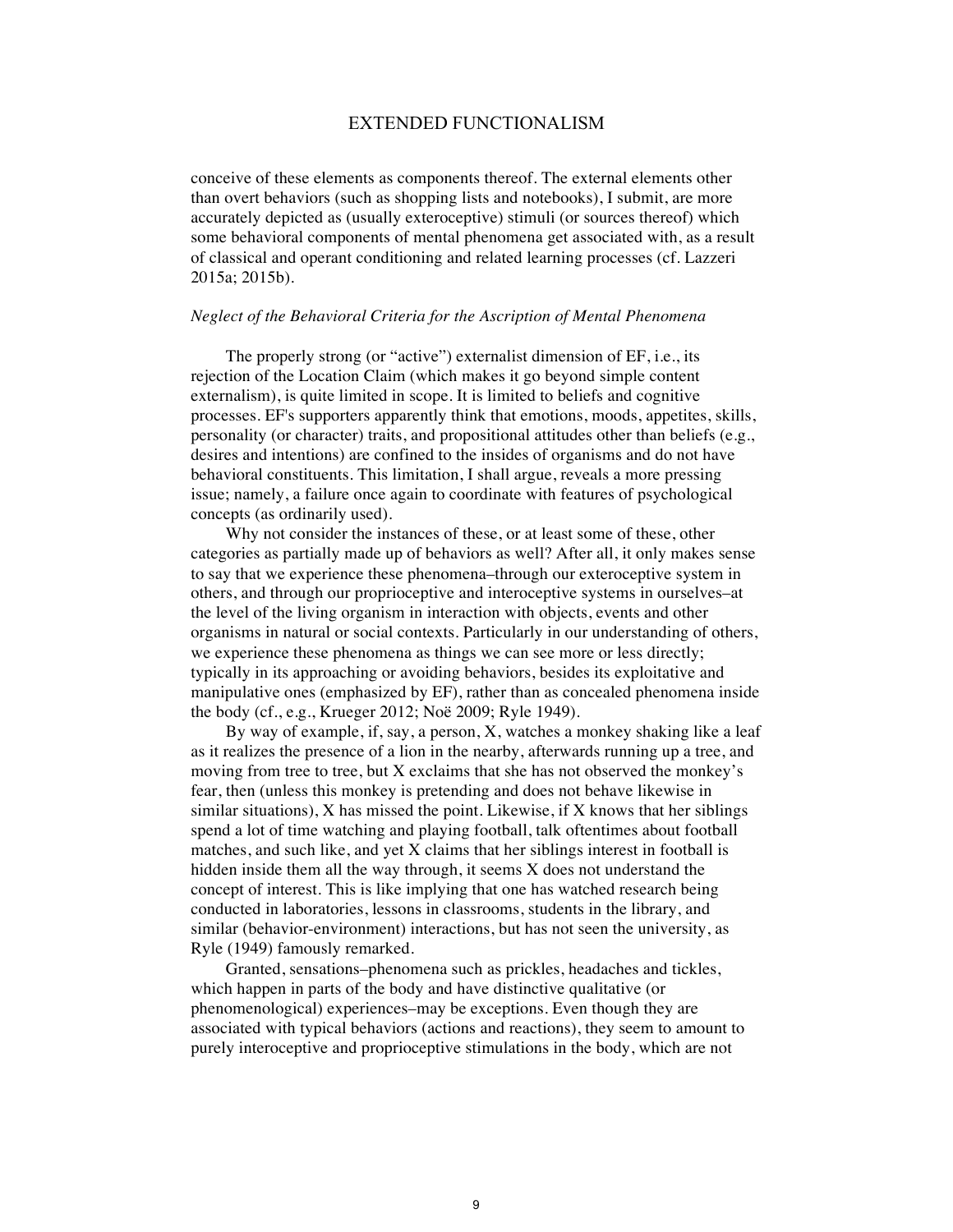behaviors (cf. Lazzeri 2015a). That is, the very unpleasant subjective experience of pain in someone X, for example, implies X is in pain.

Some instances of emotions, moods, appetites and other psychological categories comprise interoceptive and proprioceptive stimulations as well; but not all instances thereof and not exclusively. For example, a similar qualitative experience, it seems, can (sometimes) take place in some fears, irritations and a gloomy mood; another similar qualitative experience can take place, it seems, when someone is proud, enjoying something, or on cloud nine. Furthermore, someone may be afraid, sorrowful, proud, enjoying something, or happy, without having any identifiable or significant qualitative experience. Besides, behavioral criteria tend to prevail over simple qualitative experiences. For example, X may not realize and feel differently at first, but her behaviors can determine if she is jealous, sad, hungry, interested, and so forth (cf. Bedford 1957; Bennett & Hacker 2003; Rundle 1997). Thus, interoceptive and proprioceptive stimulations may be but no more than partial components of some instances of mental phenomena (cf. Lazzeri 2015b).

In other words, overall, with possible exceptions, it is the organism's actions and reactions in context that are criteria for the ascriptions of mental phenomena. Brain states and activities taken by themselves (rather than as parts underlying the whole organism's environmental interaction) are not (cf., e.g., Bennett & Hacker 2003; Ribes-Iñesta 2008; Wittgenstein 1953). As a matter of use of our ordinary psychological concepts, it does not make sense to say that we can see mental phenomena (someone's desire, expectation, fear, hunger, open mindedness, and so on) in an organism's brain activity alone, although surely they depend upon (cannot take place without) certain neurophysiological structures and activities. By trying to make identifications between types or instances of mental phenomena with types or instances of brain phenomena, one would inevitably appeal to behaviorenvironment interactions of the organism over time to establish the correlations. For one can only experience the criteria for mental phenomena by taking into account the organism interacting with the environment. Brain states and events may be preconditions for, but are not identical to the mental, and may also be part of the organism's behavior.

This trouble can be remedied by EF to some extent by enlarging the scope of its common formulation. Colombetti and Roberts (2015) have suggested that EF's proponents should expand their approach so as to also encompass emotions, moods and character traits. However, owing to its reliance upon traditional functionalism, even with such amendment (the expansion) EF would entail that *many instances* of phenomena of these (i.e., emotions, moods and character traits) and the aforementioned categories (viz., beliefs and cognitive processes) are *nonbehavioral states or events* completely *inside the organism's body*. Again, this fails to coordinate with core nuances of psychological concepts. (The next subsection will add to this point.)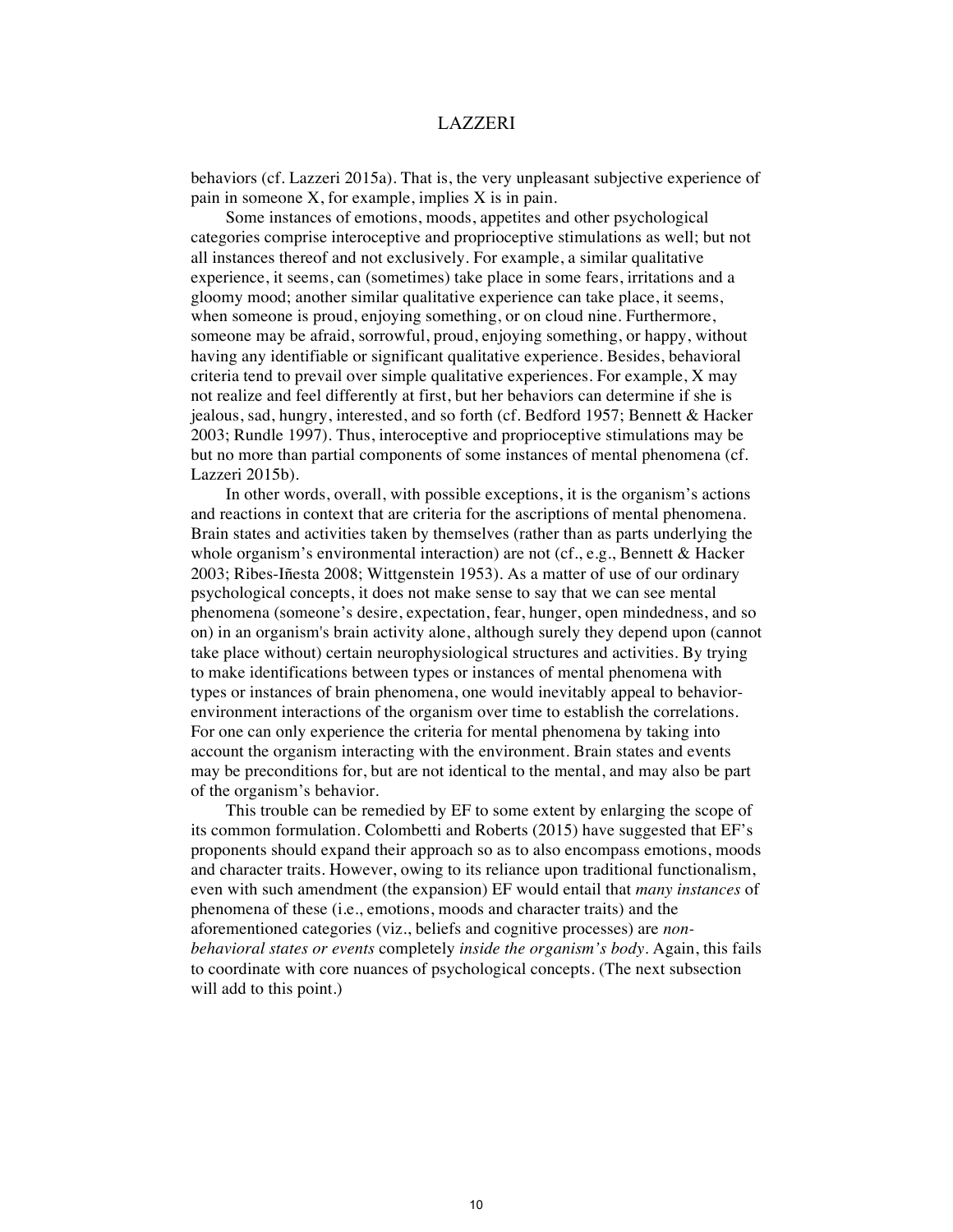#### *Neglect of Covert Actions and Reactions*

EF's proponents may point to the fact that one can hide one's own emotions, cognitive processes, and so forth, as a reason favoring their claim that only some, but not all, instances of certain psychological categories are made up of behaviors. In other words, EF's proponents do not put forward behavioral approaches based partly on the common complaint against these approaches (cf., e.g., Armstrong 1980; Braddon-Mitchell & Jackson 2007) that mental phenomena often take place without the organism exhibiting any relevant movements of the outside body.

Yet, does not the concealment of mental phenomena, in general, come down to the concealment of one's own behaviors? I think that it is plausible to say that, for example, when X tries to hide her fear of some dog breeds, she is fundamentally trying to avoid telling that she exhibits avoidance and related behaviors elsewhere with respect to these dogs. Or (as the case may be) concealing some largely imperceptible reactions (conditioned or unconditioned Pavlovian responses) for a while, such as acceleration of breathing rate and constriction of blood vessels, as she sees, say, a Rottweiler coming up.

To be sure, mental phenomena, like some (by no means all; cf. Lazzeri 2015a; 2015b) instances of reasoning and remembering, often happen more or less inside the body in their entirety. Working out a mathematical problem and planning travel while sitting on a bus with closed eyes are cases in point. EF's proponents, as we have seen, think of cases like these–i.e., of mental phenomena without any overt behavior being displayed by the organism–as computational, non-behavioral processes of symbol manipulation inside the head.

Nonetheless, the inner processes that make up these instances of mental phenomena actually have a behavioral nature. When one is working out a mathematical task without exhibiting any overt behavior, for example, one is still behaving, albeit largely or (in the limit) entirely imperceptibly from a third-person observation of the outside body. We first learn to work out mathematical tasks with our fingers, sticks and stones, pencil and paper, with the help of relatives, teachers, and friends–all of these in virtue of operant conditioning processes.<sup> $\alpha$ </sup> (This is very clear once we take into consideration, for instance, the process of learning multiplication tables.) Only later do we become able to perform the task covertly, "in the head" (cf., e.g., Ryle 1949; Skinner 1953; 1976/1974; Vygotsky 1978). That is, the latter, like the former, owe their existence (at least partly) to the same learning mechanisms. The inner character of the latter should not preclude an even-handed treatment of them as behaviors, on pain of chauvinism and lack of ontological simplicity (cf. Lazzeri 2013; 2014; Leigland 2014; Palmer 2009).

Also, when X sees a threatening animal closing in, X may feel her heart beating fast, imperceptibly to others if she does not manifest it in gestures, facial or postural changes or the like. A person with fear of dead birds, as Skinner (1953, p.

<sup>&</sup>lt;sup>12</sup> Observational learning, I assume, depends upon conditioning processes. Cf., e.g., Chance (2003) and Deguchi (1984), for reasons supporting this assumption.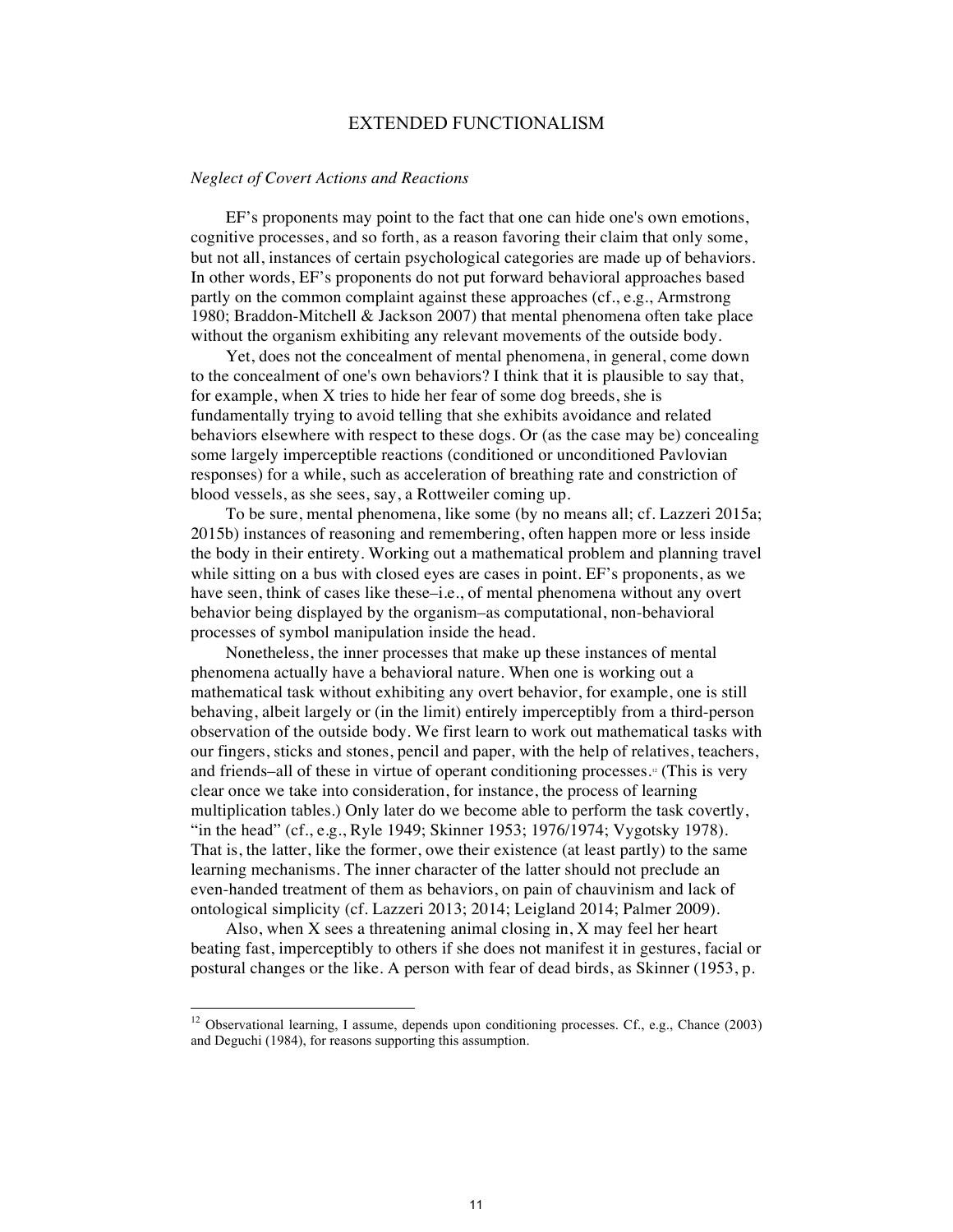166-167) pointed out, would probably show responses such as change of pulse rate upon viewing a dead bird. In spite of the inner character of these reactions to the stimuli, they have a behavioral character; for they owe their existence to mechanisms that give rise to overt behaviors–in these cases, classical (Pavlovian) conditioning processes. Again, what makes something count as behavior does not have anything to do with observability thereof from outside the skin.

EF neglects these behaviors, which (following Skinner 1953; 1976/1974) we may call covert, as components of mental phenomena. Instead, in place of them, EF hypothesizes computational processes of information storage and manipulation in the head causing overt behavior. EF therefore falls short of parsimony. Were EF to take into account the behavioral nature of relevant inner activities comprised in certain mental phenomena, it would not postulate these dubious entities and mechanisms to account for them.13 Rather, it would figure out these phenomena in terms of well-established neurophysiological activities and behavioral mechanisms of learning, like classical and operant conditioning, and related processes such as schedules of reinforcement, stimulus control and equivalence relations (cf., e.g., Barrett 2015; Hübner & Moreira 2012; Palmer 2009; Skinner 1969; Zilio 2010). EF's proponents would then conclude, to borrow Hutto and Myin's (2013, p. 9) terms, that "what structures an organism's current mental activity lies entirely in its history of previous engagements and not in some set of internally stored mental rules and representations."14

# *Summary and Provisos*

In summary, EF, I have tried to show, runs into two general troubles. First, EF reifies these phenomena (which have a rather abstract character), and it does not sufficiently take into account the (behavioral) criteria for the ascription of mental phenomena. Hence, EF turns out to be inconsistent with some core features of psychological concepts. Second, it misses the behavioral nature of some inner events. As a result, it neglects some behaviors as components of several instances of mental phenomena, thereby lacking ontological simplicity.

The challenges just raised turn upon conceptual analysis. Nonetheless, some may wonder why bother with the ordinary usage of psychological concepts for the matter at issue. Indeed, Clark and Chalmers (1998, p. 14) state that "We do not

<sup>&</sup>lt;sup>13</sup> One might think that covert behaviors are just as hypothetical as the cognitivist posits. However, this is not the case, for they have the same ontological features as overt behaviors. As Palmer (2009, p. 13) points out: "Covert responses are not representations. The interpretative tools of the behaviorist are constrained by an independent experimental analysis; no explanatory concept can be invoked that has not been analyzed in the laboratory under experimental control, and the terms must interact according to empirical principles. … A covert response, for example, must change in strength in orderly ways, … and there must be a plausible history that would predict such a response. … As a unit of behavior, it must have the dimensions of behavior."

 $14$  It is not clear, however, whether Hutto and Myin (2013) themselves take some inner activities as covert behaviors.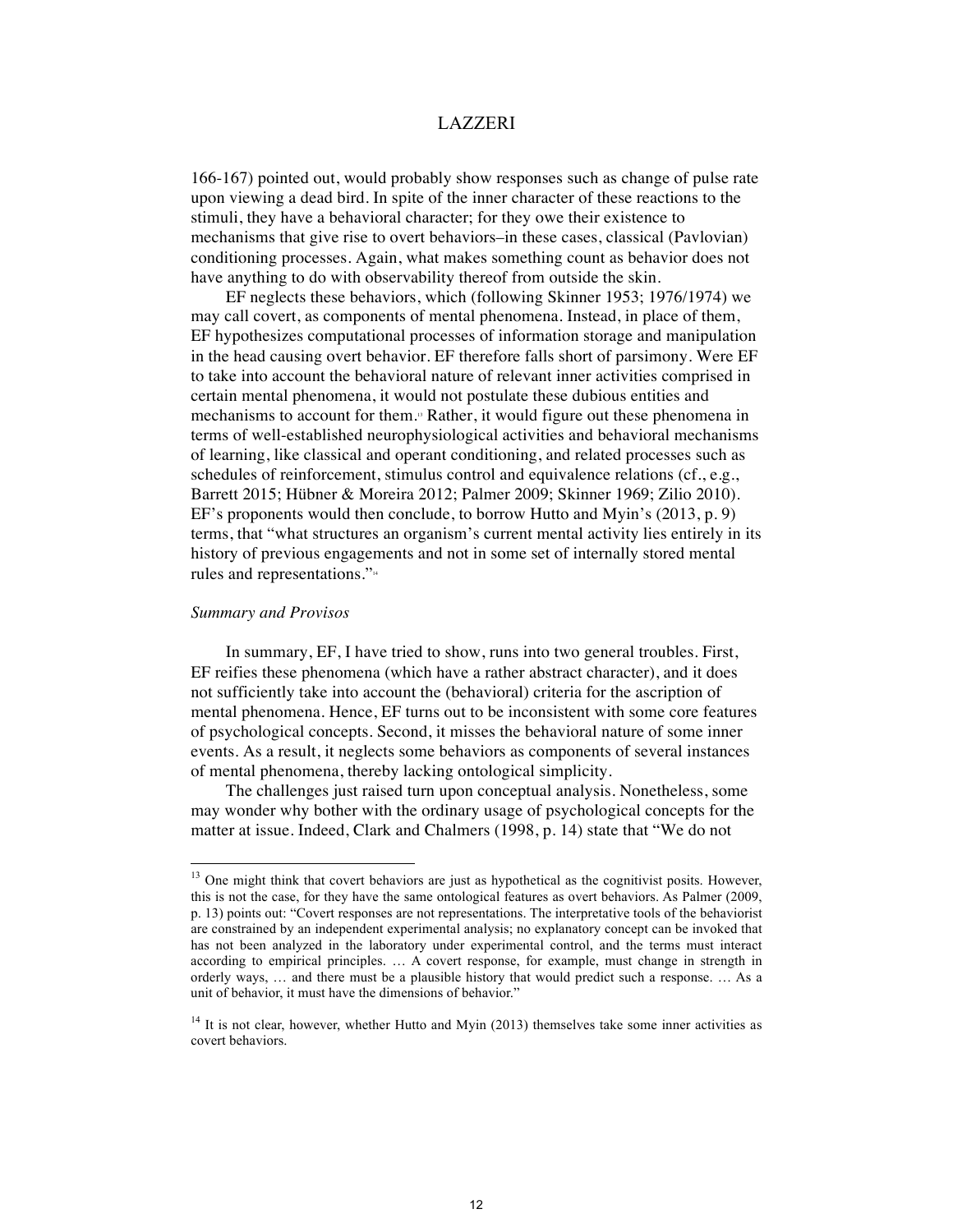intend to debate what is standard usage; our broader point is that the notion of belief *ought* [their italics] to be used so that Otto qualifies as having the belief in question." This may sound dismissive of conceptual analysis. However, Clark and Chalmers (see Clark 2008, p. 88-89; Wadham 2016) embrace a (extended) "common-sense functionalism," which implies reliance on conceptual analysis to single out the supposed functional roles distinctive of each mental phenomenon. Hence, they would agree that ordinary language (wherein the psychological concepts find their "natural habitat") matters for how we ought to use these concepts. (The problem is that they assume traditional functionalism is harmonious with ordinary psychological language.)

Wheeler (2010, §5; 2011, p. 233) seems to find a rather empirically informed, "theory-loaded" (his expression) identification of the supposed relevant functional roles more promising (see also Wadham 2016); and, hence, is possibly dismissive of conceptual analysis. In any case, the fact is that, as Austin (1957, p. 8) remarked, conceptual analysis helps us find out about "the realities we use the words to talk about," despite not being "the final arbiter of the phenomena." First off, there is a *prima facie* reason to believe that basic nuances of psychological concepts pick out the realities we aim at therewith, even if only approximately; for

[O]ur common stock of words embodies all the distinctions men have found worth drawing, and the connexions they have found worth marking, in the lifetimes of many generations … have stood up to the long test of the survival of the fittest. (Austin 1957, p. 8)

Second, one easily loses sight of the target phenomena once neglecting the major nuances of the concepts we use to pick them out (cf. Lazzeri 2014; 2015b). For instance, if one implies that emotions are the sort of thing that can, like reasoning and attention, be paused for a few minutes and later resumed, then one is clearly passing by a feature of our concepts related to emotions. (Emotions, differently from cognitive processes, are not activities, even though, as I suggest, they are made up of behaviors spread out in time and space.) The same happens if one suggests that propositional attitudes are things that can be stored in the head or elsewhere. Just as behaviors, they are not the sort of thing that can be literally some centimeters from other things and moved from a place to another.

As a final caveat, not all proclaimed extended mind approaches rely upon traditional functionalism grounds. So-called "second-wave" extended mind views, including Rowlands' (1999; 2010), do not. They hinge upon the idea of "complementarity" between some internal and external elements, rather than upon the Parity Principle. Still, they seem subject to similar objections raised in this section, *mutatis mutandis*. I shall not delve into details here, but, by way of illustration, they, like EF's proponents, hold to the view that *only some tokens* of mental phenomena comprise behavior, *others being conceived of as nonbehavioral, inner states or processes all the way through*. Also, they assume the traditional view when it comes to propositional attitudes, if not some other psychological categories for that matter.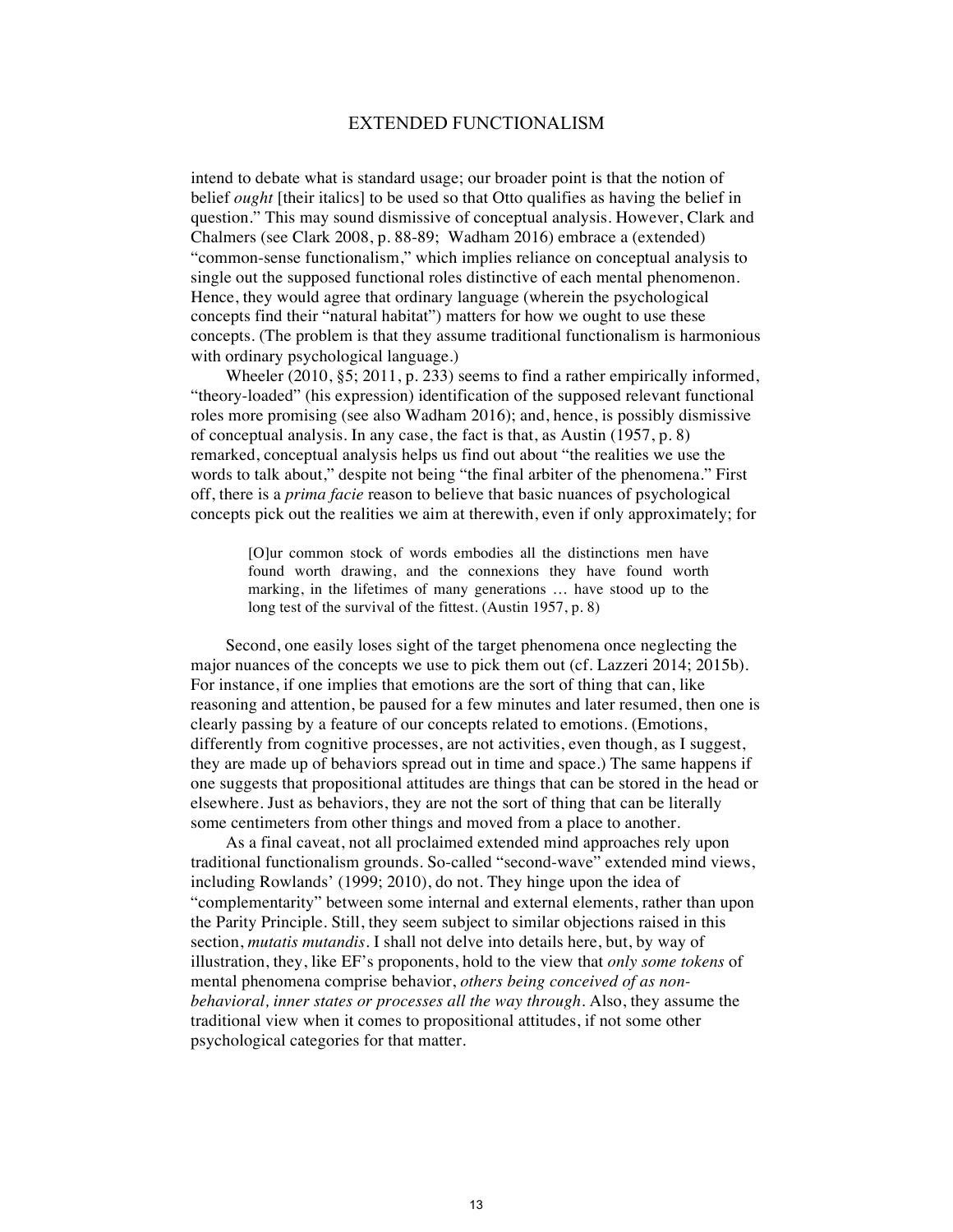## **A Behavioral Alternative**

The reasons previously mentioned against EF, if I am correct, go to show that a behavioral approach to psychological categories can be a more plausible alternative to IA. I shall begin this section by spelling out how those reasons work in favor of a behavioral approach. Then, I shall outline in broad contours the particular behavioral approach I find more promising as alternative.

#### *Some Reasons for a Behavioral Alternative*

First off, by and large, behaviors are the right sort of components of mental phenomena, because, among other things, they have a somewhat abstract character (cf. Lazzeri 2015b; Ribes-Iñesta 2004; 2008). By 'abstract' I do not mean they are entirely without temporal and spacial features. Rather, I mean that such concepts have nuances that contrast with reference to things that can stand on different relations of distance to other things, be touched, contained in the brain or in a box, and so forth. Behaviors–taken singularly, in chains or sets–are on par with this feature, whereas brain states and happenings, information in notebooks and the like are not. Differently from brain states and happenings, and from things such as notebooks, behaviors (e.g., foraging, climbing, writing) overall are not more or less close to the ears and the nose.

Besides, behaviors are the right sort of components of mental phenomena for the reason that we experience mental phenomena in others and in ourselves overall in the organism's behaviors. We very often experience mental phenomena pretty directly in behaviors and their relations to the environment over space-time–in the organism's avoidance and approaching actions and reactions, manipulations of objects, facial and postural expressions. In other words, behaviors and their relations to objects and events in the environment are criteria for the ascriptions of mental phenomena in general. A behavioral understanding of mental phenomena, thus, is easily harmonious with this feature of psychological concepts.

Sometimes mental phenomena comprise (partially or entirely) inner happenings, which seem to lead most people to think that their mental life is nonbehavioral. However, it is ontologically irrelevant for something to count as behavior whether or not it comprises external movements of the organism's body. Like interoceptive and proprioceptive stimuli (which usually take place inside the organism), behavior can be unapparent in the outside body (cf., e.g., Skinner 1945; 1953). A change in pulse rate triggered by some sight or smell is (usually) behavior (a reaction, in this case), probably a conditioned reflex, even if unapparent in the organism's outside body. X counting "in the head" how much she will expend in travel is behavior, because this activity is the product in part to a history of operant conditioning.

Finally, a behavioral approach along radical behaviorism lines is more parsimonious than EF (cf. Lazzeri 2015b). In particular, it does not postulate computational processes of storage, encoding and retrieval of mental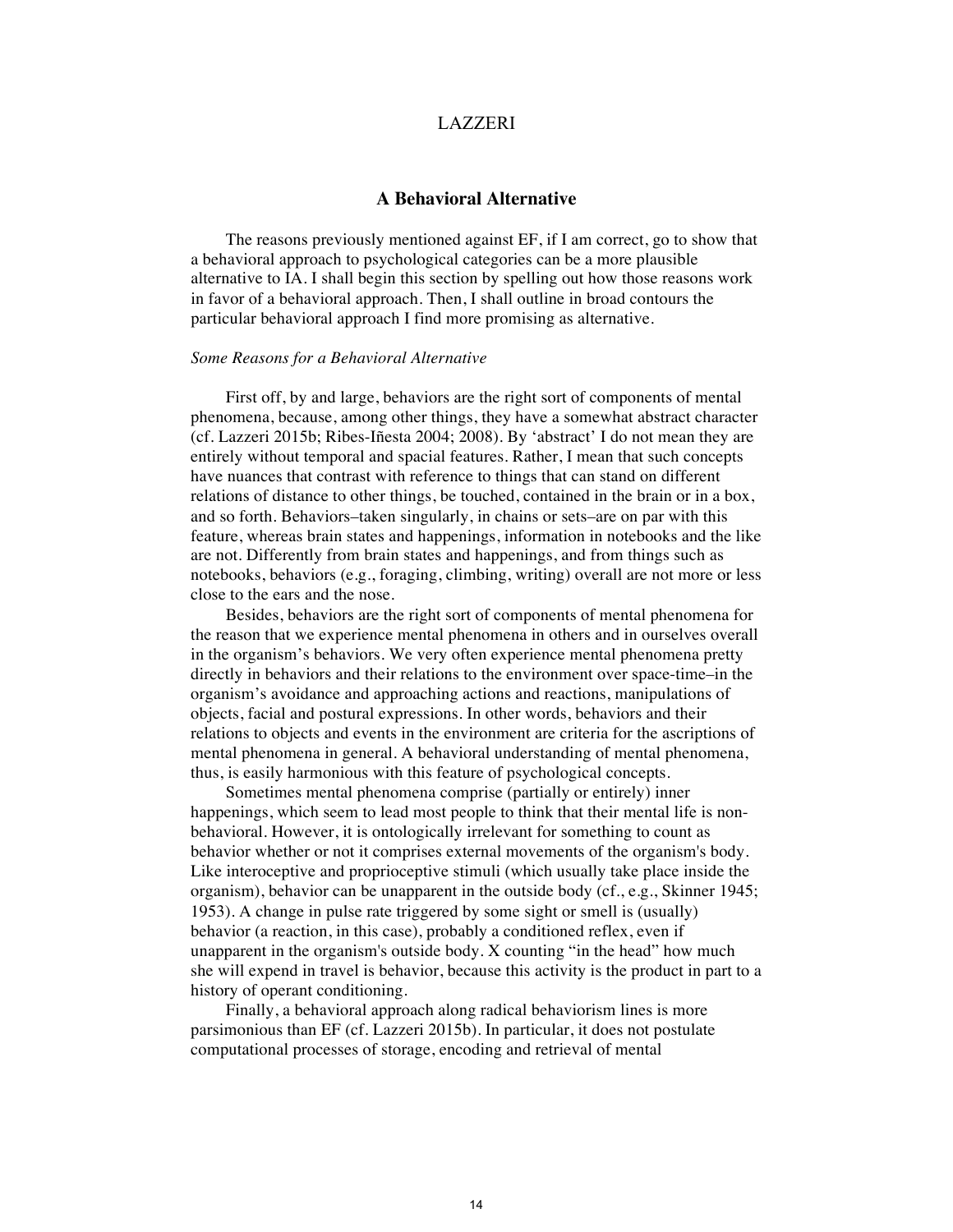representations. Instead, it calls attention to historical variables at both phylogenetic and ontogenetic levels acting through the medium of the organism's neurophysiology; as well as to the complex inter-relationships among patterns of behavior themselves and environmental stimuli–some of which behaviors and stimuli are covert (cf., e.g., Skinner 1976/1974). And here the parsimony (or ontological simplicity), I think it is fair to say, is virtuous, because it comes with powerful explanatory work and is well-established empirically. The comparative measure of the explanatory effectiveness of behavioral and cognitivist agendas is hard to come by; but I think it is safe to say that behavior analysis has been doing great explanatory work (cf., e.g., Catania 2012; Donahoe & Palmer 1994; Pierce & Cheney 2004). As Barrett (2015, p. 38) puts it, a behavioral approach is able to "potentially explain just as much with respect to behaviour as computationalrepresentational cognitivist approaches;" and yet "without raising further concerns for how internal representations arise, get their content, and come to have their causal powers."

### *A Particular Behavioral Approach*

What should be the broad contours of a behavioral model to psychological categories? I think that Ryle, Skinner, and Rachlin, among others,<sup> $\phi$ </sup> have provided central elements for a plausible behavioral model of these categories. From Skinner (1953; 1976/1974) I believe we find an illuminating understanding of behaviors, the important notion of covert behavior and of private stimuli,<sup>6</sup> subtle behavioral interpretations of mental phenomena, among other contributions. In Rachlin's (1994; 2014) teleological behaviorism we find the virtue of being a very clear-cut and non-eliminativist model, as well as an attention to molar behavior patterns, which I think are important for the analysis of some mental phenomena. Ryle's (1949) emphasis upon the dispositional character of several psychological categories, his behavioral understanding of this feature and his attention to the nuances of psychological concepts and to category mistakes I take as fundamental to a plausible behavioral approach.

I suggest that by and large, mental phenomena are made up of behaviors. These behaviors can be (i) actions and/or reactions, (ii) overt and/or covert, and (iii) singular, in chains or spread in time and space, as the case may be. Other components of mental phenomena include the relations behaviors bear to exteroceptive, proprioceptive, or interoceptive stimuli. I leave open whether the category of sensations is an exception. I think they can amount to pure

<sup>&</sup>lt;sup>15</sup> Echological (Gibson 1979) and enactive (Noë 2004) views of perception, for example. Cf. Lazzeri (2015a, 2015b).

<sup>&</sup>lt;sup>16</sup> Baum (2011) and Rachlin (2014) have recently criticized the notions of covert behavior and private stimuli. However, I think these criticisms are not right. For some replies to them, see Dougher (2016), Leigland (2014), Marr (2011) and Palmer (2011). No doubt, the notions at issue are sometimes used in a misleading way, but they should not be blamed for that (cf. Lazzeri 2015b).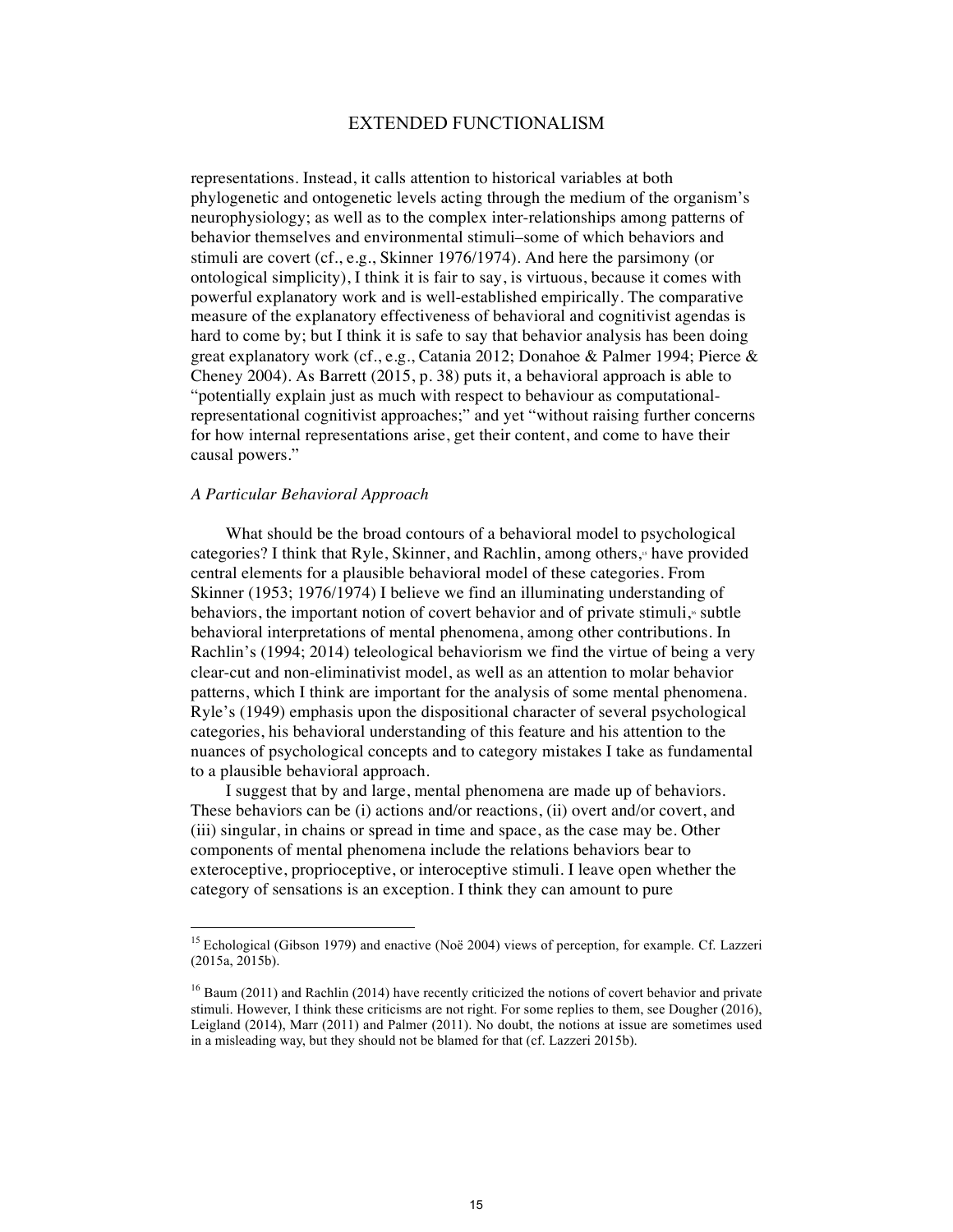interoceptive and proprioceptive stimulations–and stimulations are not behaviors. (For details, see Lazzeri 2015a; 2015b; 2016).

In line with Skinner's (1953; 1969) understanding of behavior, I take behavior as anything an organism does that has functions and is influenced by sensorial (in general, exteroceptive, proprioceptive or interoceptive) stimuli. (For details, see Lazzeri 2013; 2014; 2016.) Going along with the historical-etiological perspective on functions (e.g., Godfrey-Smith 1994; Millikan 1984; Wright 1973), functions must here be cashed out in terms of phylogenetic and/or ontogenetic selection histories, in the Darwinian sense of selection, exemplified by natural selection and operant conditioning (cf., e.g., Hull *et al.* 2001; Skinner 1976/1974; 1981). Furthermore, I accept Millikan's (1984) idea that the functions of some traits are derived from mechanisms that have the function (due to a selection history) of producing them under the influence of relevant environmental factors. Conditioned reflex behaviors, for example, have derived functions.

Behaviors make up mental phenomena in different ways (Lazzeri 2015b). Mental phenomena like propositional attitudes, emotions, moods, appetites and character traits are dispositional. Cognitive processes and sensations, on the other hand, are episodic. In the former case, behaviors compose the phenomena in sets or aggregates over space-time, whereas in the latter in chains or individually. It makes sense to say, for instance, that working out a multiplication task takes place in the here and now and is an activity X engages in, while it does not of X's fear of dead birds. X process of working out a multiplication at a given time is constituted by operant behaviors emitted by  $X$  at this time controlled by variables such as a history of reaching the answer to similar problems and a context that requires solving the mathematical task. X's fear of dead birds, on the other hand, is made up of a set of operant and reflex behaviors spread out in time and space, such as blushing, change of pulse rate, and turning away, in relation to this sort of stimuli.

This model decentralizes the ascription of mental phenomena from human beings and few other animals to the organisms of the whole realm of life. For where there is life there are behaviors; and, according to this account, mental phenomena are, in general, composed of behaviors. Life has to do primarily with behaviors that have as their functions the obtainment of food resources, health maintenance (including avoidance of dangerous situations), seeking of mating opportunities, and the like–functions that seem to be shared by most behaviors. There are thus mental phenomena of sorts in insects (e.g., a bee can sometimes get irritated) and bacteria (e.g., they want to avoid sources of aversive stimuli), for instance (cf. Lazzeri 2015a; Nöe 2009). In other words, as long as an organism exhibits behaviors in proper inter-relationships one to another over time, it exhibits the fundamental grounds for the ascriptions of mental phenomena; and this happens in the whole realm of life.<sup>17</sup>

<sup>&</sup>lt;sup>17</sup> This is not an anthropomorphizing of the organisms of other species; on the contrary. There is anthropomorphism when one ascribes attributes proper of human beings to other things. I am calling attention to the significant resemblance, at a general level, between our behaviors and those of organisms of other species. This is perhaps not evident to some because our culture tends to overintellectualize human beings, by (among other things) passing by their phylogenetic roots and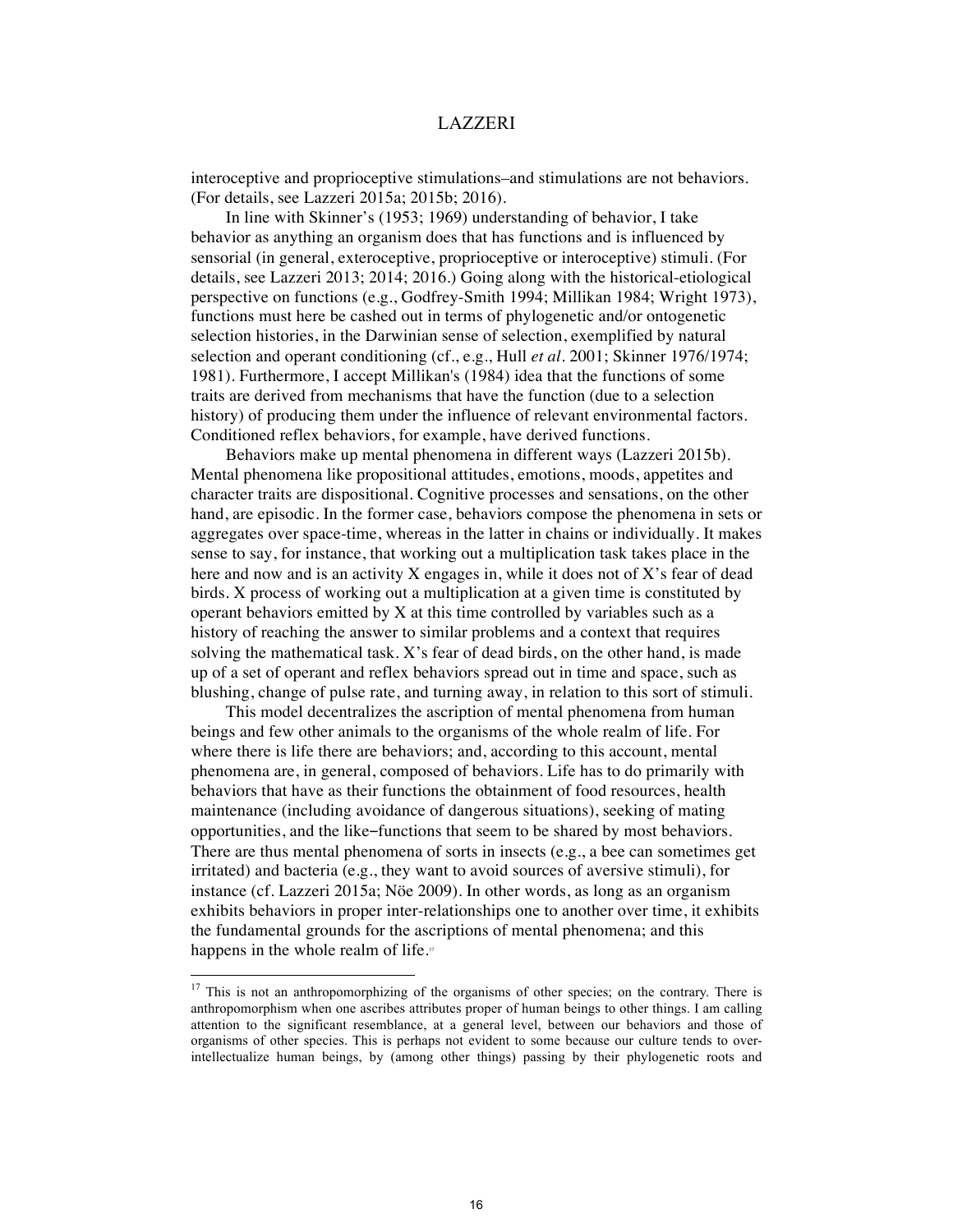To be sure, like EF, this account has functionalist features; but, unlike EF, not in the sense of the traditional formulation of functionalism. The definition of behavior I assume is teleofunctionalist, in Millikan's (1984) sense (although my characterization of behavior differs from hers; cf. Lazzeri 2013; 2014; Millikan 1993). Yet, mental phenomena, as here suggested, inhere functions from the behaviors themselves that make them up. For example, being hungry has to do with behaviors that have as functions the search for food, the avoidance of encumbrances to feeding behavior, and the like (perhaps with the common function of obtainment of food at a molar level), whose existence stem in part from natural selection, operant selection, or Pavlovian conditioning. The functions of psychological phenomena are those behaviors possessed in their own right. This perspective directly opposes traditional functionalism (as well as Millikan's own version of teleofunctionalism about propositional attitudes). The account has broad functionalist features when it comes to the individuation of mental phenomena, but which must be understood along teleofuncionalist and extens*ive*, rather than extend*ed* (Hutto & Myin 2013) functionalist lines.

Summing up, this behavioral model seems to be a promising alternative to IA and the extended mind perspective. It claims that behaviors and their relations to environmental stimuli are the raw material of mental phenomena, with the possible exception of sensations. These behaviors can be actions (operant) or reactions (reflexes, taxes, and the like), besides overt or covert; and in aggregates, chains, or taken individually as the case may be. Stimuli can be external or internal to the body. This model is harmonious with the nuances of psychological concepts as ordinarily used, and is largely parsimonious, still having explanatory power.

#### **Conclusion**

According to extended functionalism, as worked out by Clark (2008; 2010), Clark and Chalmers (1998), and Wheeler (2010; 2012), the mental is not confined to the inner body. In particular, extended functionalism claims that some-but not all–instances of cognitive processes and beliefs are partially made up of behaviors or extra-neural elements of the organism's surroundings. Beliefs, in particular, are thought of as things that can be literally available in external information-bearing structures, such as shopping lists and notebooks. However, the approach seems to assume that moods, appetites, skills, and most propositional attitudes are confined to the inside body and do not have behavioral constituents. Furthermore, it holds that instances of cognitive processes that do not comprise overt behaviors are altogether non-behavioral happenings inside the body.

In this paper, extending on Lazzeri (2015b), I have highlighted what I think are some shortcomings of extended functionalism. If I am correct, this view loses

learning mechanisms, and not being much acquainted with wildlife. I do not assume, however, that our ascriptions of mental content mirror the organism's mental phenomena. Rather, they only grasp mental contents to some degree of approximation. For an elaboration on this, see Dennett (1996, p. 19ss).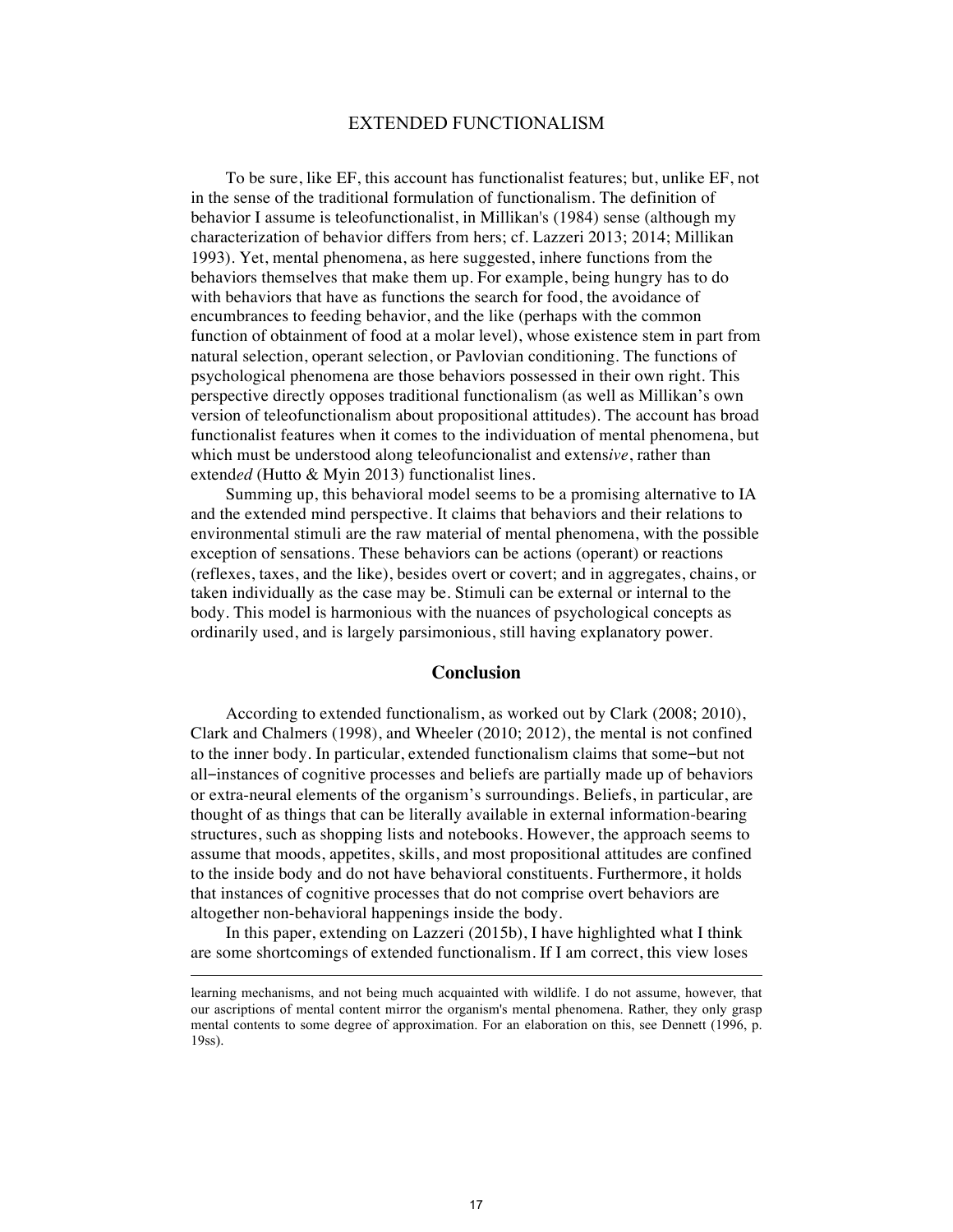sight of some major features of psychological predicates as ordinarily used, for it does not pay attention enough to the behavioral criteria for the meaningful application of these predicates, besides overlooking the abstract character of mental phenomena. Furthermore, it lacks ontological simplicity, by missing the behavioral character of certain inner happenings involved in mental phenomena.

Although these are not knock-down objections, I submit they are stumbling blocks to extended functionalism; and help to show that a behavioral standpoint can provide a more accurate picture of psychological categories (see also Lazzeri 2015b; 2016). I have here presented the broad contours of what I believe is a promising approach of this sort.

### **References**

- Adams, F., & Aizawa, K. (2001). The bounds of cognition. *Philosophical Psychology, 14*, 43-64.
- Armstrong, D. M. (1980/1970). The nature of mind. In N. Block (Ed.), *Readings in*
- *philosophy of psychology* (Vol. 1, pp. 191-199). Cambridge, MA: Harvard University Press.
- Austin, J. L. (1957). A plea for excuses. *Proceedings of the Aristotelian Society, 57,* 1-30. Avramides, A. (2001). *Other minds*. London: Routledge.
- Barrett, L. (2011). Beyond the brain: How body and environment shape animal and human minds. Princeton, NJ: Princeton University Press.
- Barrett, L. (2015). A better kind of continuity. *Southern Journal of Philosophy, 53,* 28-49.
- Baum, W. M. (2011). Behaviorism, private events, and the molar view of behavior. *The Behavior Analyst, 34*, 185-200.
- Bedford, E. (1957). Emotions. Proceedings of the Aristotelian Society, 57, 281-304.
- Bennett, M. R., & Hacker, P. M. (2003). *Philosophical foundations of neuroscience*. Oxford: Blackwell.
- Block, N. (1980). What is functionalism? In N. Block (Ed.), *Readings in philosophy of psychology* (Vol. 1, pp. 171-184). Cambridge, MA: Harvard University Press.
- Braddon-Mitchell, D., & Jackson, F. (2007). *Philosophy of mind and cognition* (2<sup>*e*</sup> ed.). Oxford: Blackwell.
- Burge, T. (1979). Individualism and the mental. *Midwest Studies in Philosophy, 4*, 73-121.
- Burgos, J. E. (2015). Antidualism and antimentalism in radical behaviorism. *Behavior and Philosophy, 43*, 1-37.
- Catania, A. C. (2012). *Learning* (5<sup>\*</sup> ed.). Cornwall-on-Hudson, NY: Sloan.
- Chance, P. (2003). *Learning & behavior* (5<sup>\*</sup> ed.). Belmont, CA: Wadsworth.
- Chemero, A. (2009). *Radical embodied cognitive science*. Cambridge, MA: MIT Press.
- Clark, A. (2008). Supersizing the mind: Embodiment, action, and cognitive extension. New York: Oxford University Press.
- Clark, A. (2009). Spreading the joy? Why the machinery of consciousness is (probably) still in the head. *Mind, 118*, 963-993.
- Clark, A. (2010). *Memento*'s revenge: The extended mind, extended. In R. Menary (Ed.), *The extended mind* (pp. 43-66). Cambridge, MA: MIT Press.
- Clark, A., & Chalmers, D. J. (1998). The extended mind. *Analysis, 58*, 7-19.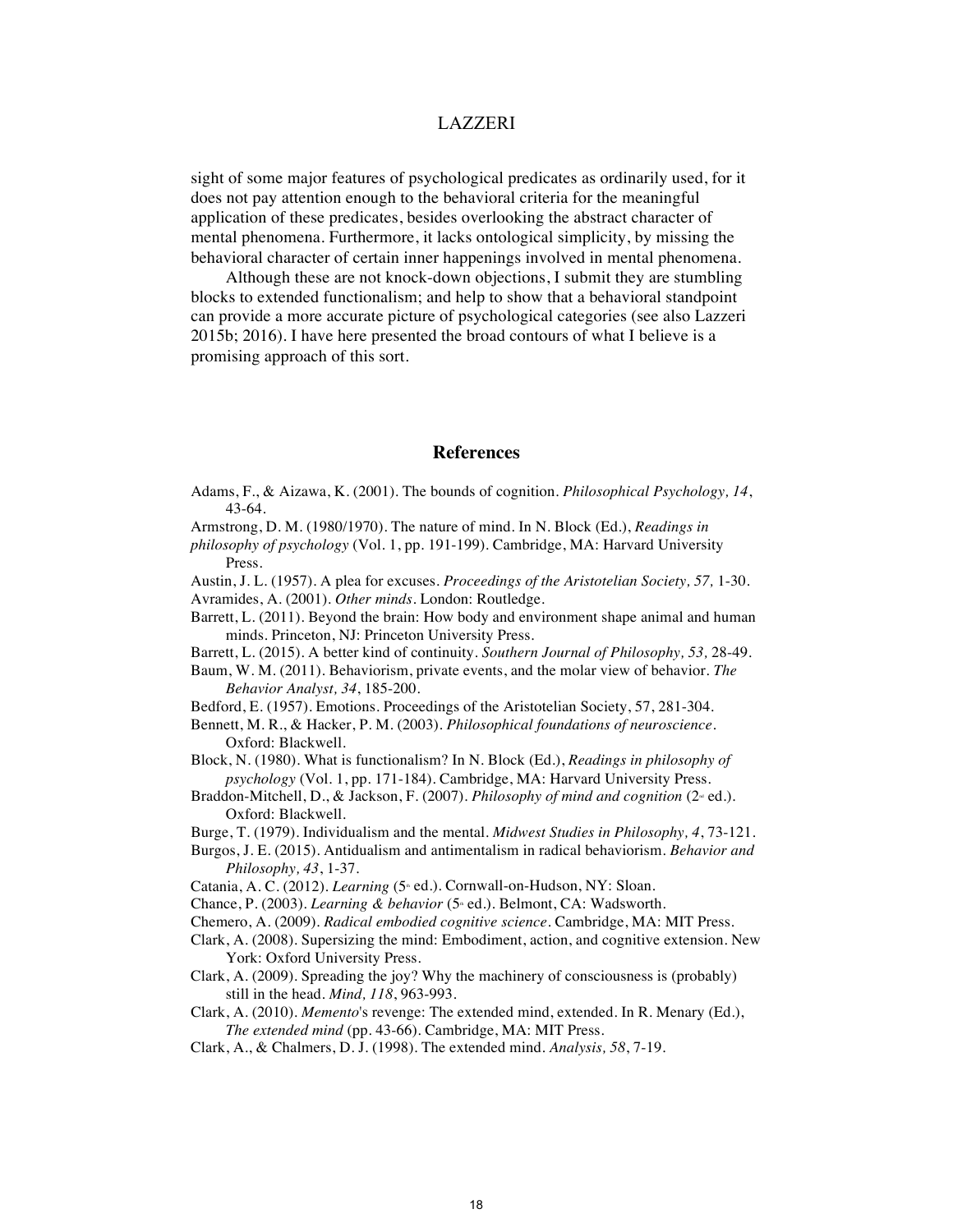- Colombetti, G., & Roberts, T. (2015). Extending the extended mind: The case for extended affectivity. *Philosophical Studies, 172,* 1243-1263.
- Davidson, D. (2001). *Subjective, intersubjective, objective*. Oxford: Oxford University Press.
- Deguchi, H. (1984). Observational learning from a radical-behavioristic viewpoint. *The Behavior Analyst, 7*, 83-95.
- Dennett, D. C. (1996). *Kinds of minds*. New York: Basic Books.
- Donahoe, J., & Palmer, D. C. (1994). *Learning and complex behavior*. Boston: Allyn and Bacon.
- Fodor, J. A. (1968). *Psychological explanation*. New York, NY: Random House.
- Gallagher, S., & Zahavi, D. (2008). *The phenomenological mind*. New York: Routledge.
- Gibson, J. J. (1979). *The ecological approach to visual perception*. Boston, MA: Houghton-Mifflin.
- Godfrey-Smith, P. (1994). A modern history theory of functions. *Noûs, 28,* 344-362.
- Hübner, M. M. C., & Moreira, M. B. (Eds.). *Temas clássicos da psicologia sob a ótica da análise do comportamento* [Classical themes in psychology from a behavior analysis standpoint]. Rio de Janeiro, RJ: Guanabara Koogan.
- Hull, D. L., Langman, R. E., & Glenn, S. S. (2001). A general account of selection: Biology, immunology, and behavior. *Behavioral and Brain Sciences, 24,* 511-528.
- Hutto, D. D., & Myin, E. (2013). *Radicalizing enactivism*. New York: MIT Press.
- Kim, J. (1996). *Philosophy of mind*. Boulder, CO: Westview Press.
- Krueger, J. (2012). Seeing mind in action. *Phenomenology and the Cognitive Sciences, 11,* 149-173.
- Lazzeri, F. (2012). Acerca da taxonomia do mental para contextos que requerem neutralidade [On the taxonomy of the mental for contexts requiring neutrality]. *Principia, 16*, 365-392.
- Lazzeri, F. (2013). Um estudo sobre definições de comportamento [A study on definitions of behavior]. *Revista Brasileira de Análise do Comportamento, 9*, 47–65.
- Lazzeri, F. (2014). On defining behavior: Some notes. *Behavior and Philosophy, 41*, 65-82.
- Lazzeri, F. (2015a). Dynamic interactions with the environment make up our psychological phenomena: A review of Noë's *Out of our heads*. *The Psychological Record, 65*, 215- 222.
- Lazzeri, F. (2015b). On the place of behavior in the analysis of psychological categories. *The Psychological Record, 65*, 567-577.
- Lazzeri, F. (2016). On some common objections to a behavioral approach to psychological categories. *Philosophical Psychology, 29*, 405-418.
- Leigland, S. (2014). Contingency-horizon: On private events and the analysis of behavior. *The Behavior Analyst, 37*, 13-24.
- Lewis, D. K. (1980). Mad pain and martian pain. In N. Block (Ed.), *Readings in philosophy of psychology* (Vol. 1, pp. 216-222). Cambridge, MA: Harvard University Press.
- Marr, M. J. (2011). Has radical behaviorism lost its right to privacy? *The Behavior Analyst, 34*, 2013-219.
- Menary, R. (2010). Introduction: The extended mind in focus. In R. Menary (Ed.), *The extended mind* (pp. 1-25). Cambridge, MA: MIT Press.
- Millikan, R. G. (1984). *Language, thought, and other biological categories*. Cambridge, MA: MIT Press.
- Millikan, R. G. (1993). *White queen psychology and other essays for Alice*. Cambridge, MA: MIT Press.
- Noë, A. (2004). *Action in perception*. Cambridge, MA: MIT Press.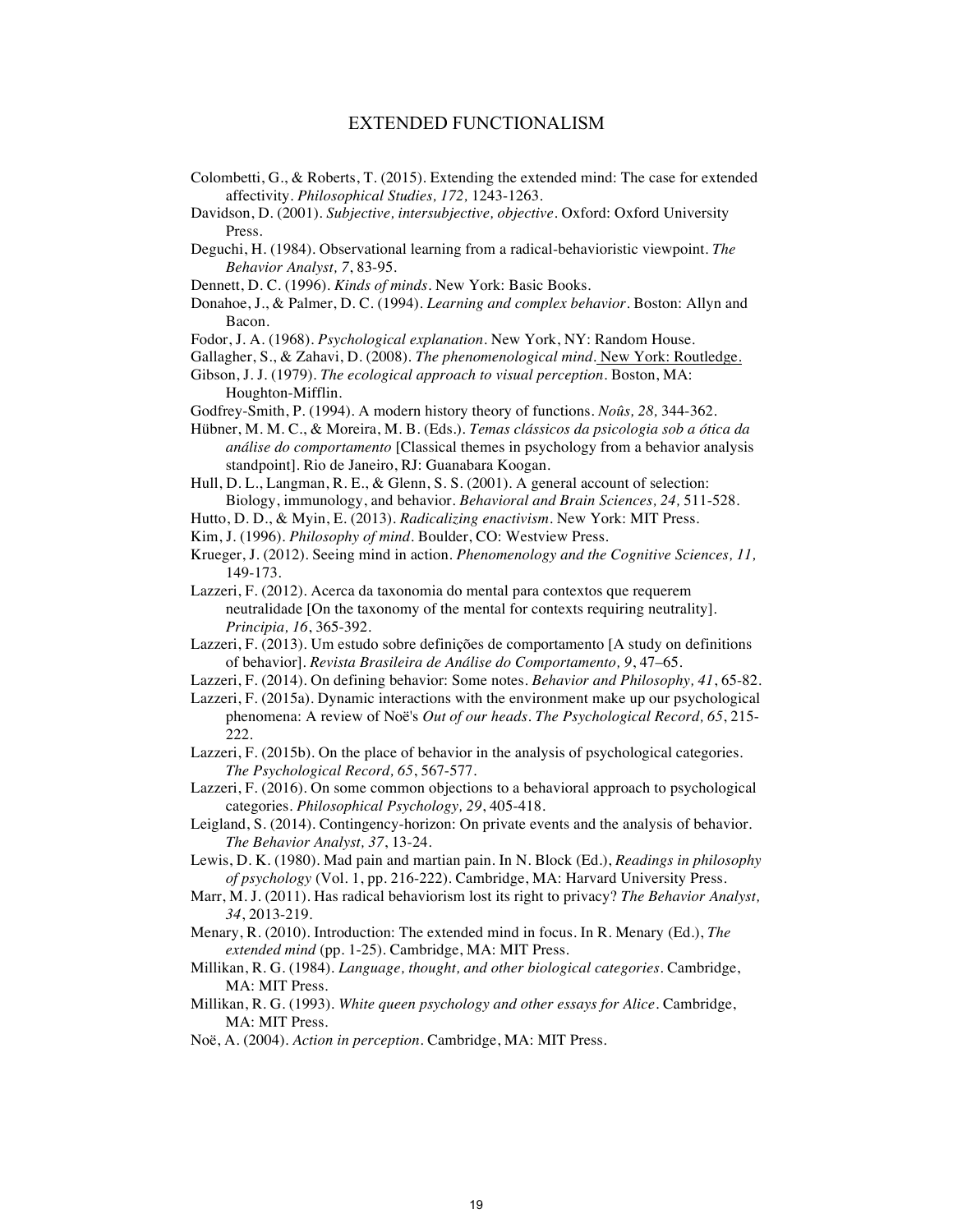- Noë, A. (2009). Out of our heads: Why you are not your brain, and other lessons from the biology of consciousness. New York: Hill and Wang.
- Palmer, D. C. (2009). The role of private events in the interpretation of complex behavior. *Behavior and Philosophy, 37,* 3-19.

Palmer, D. C. (2011). Consideration of private events is required in a comprehensive science of behavior. *The Behavior Analyst, 34*, 201-207.

- Pierce, W. D., & Cheney, C. D. (2004). *Behavior analysis and learning* (3<sup>d</sup> ed.). Mahwah, NJ: Lawrence Erlbaum.
- Putnam, H. (1975). *Mind, language, and reality*. Cambridge, UK: Cambridge University Press.
- Rachlin, H. (1994). *Behavior and mind*. New York: Oxford University Press.
- Rachlin, H. (2014). *The escape of the mind*. New York: Oxford University Press.
- Ribes-Iñesta, E. (2004). Behavior is abstraction, not ostension: Conceptual and historical remarks on the nature of psychology. *Behavior and Philosophy, 32*, 55-68.
- Ribes-Iñesta, E. (2008). Brain and behavior: Misunderstandings and misconceptions regarding an asymmetric relationship. In J. E. Burgos & E. Ribes-Iñesta (Eds.), *The brain-behavior nexus: Conceptual issues* (pp. 101-122). Guadalajara, JA: University of Guadalajara.
- Rockwell, W. T. (2005). Neither brain nor ghost: A nondualist alternative to the mind-brain identity theory. Cambridge, MA: MIT Press.
- Rowlands, M. (1999). *The body in mind: Understanding cognitive processes*. Cambridge, UK: Cambridge University Press.
- Rowlands, M. (2003). *Externalism: Putting mind and world back together again*. Montreal: Mcgill Queen's University Press.
- Rowlands, M. (2010). The new science of the mind: From extended mind to embodied phenomenology. Cambridge, MA: MIT Press.
- Rundle, B. (1997). *Mind in action*. Oxford: Oxford University Press, 1997.
- Rupert, R. (2004). Challenges to the hypothesis of extended cognition. *Journal of Philosophy, 101,* 389-428.
- Ryle, G. (1949). *The concept of mind*. London: Hutchinson.
- Skinner, B. F. (1945). The operational analysis of psychological terms. *Psychological Review, 52*, 270-278.
- Skinner, B. F. (1953). *Science and human behavior*. New York: Macmillan.
- Skinner, B. F. (1969). *Contingencies of reinforcement: A theoretical analysis*. New York: Appleton-Century-Crofts.
- Skinner, B. F. (1976/1974). *About behaviorism*. New York: Vintage Books.
- Skinner, B. F. (1981). Selection by consequences. *Science, 213*, 501-504.
- Sprevak, M. (2009). Extended cognition and functionalism. *Journal of Philosophy, 106,* 503-527.
- Tallant, J. (2011). *Metaphysics*. London: Continuum.
- Varela, F. J., Thompson, E., & Rosch, E. (1991). *The embodied mind: Cognitive science and human experience*. Cambridge, MA: MIT Press.
- Vygotsky, L. S. (1978). *Mind in society* (Ed. **By** M. Cole *et al.*). Cambridge, MA: Harvard University Press.
- Wadham, J. (2016). Common-sense functionalism and the extended mind. *Philosophical Quarterly, 66,* 136-151.
- Wheeler, M. (2010). In defense of extended functionalism. In R. Menary (Ed.), *The extended mind* (pp. 245-270). Cambridge, MA: MIT Press.